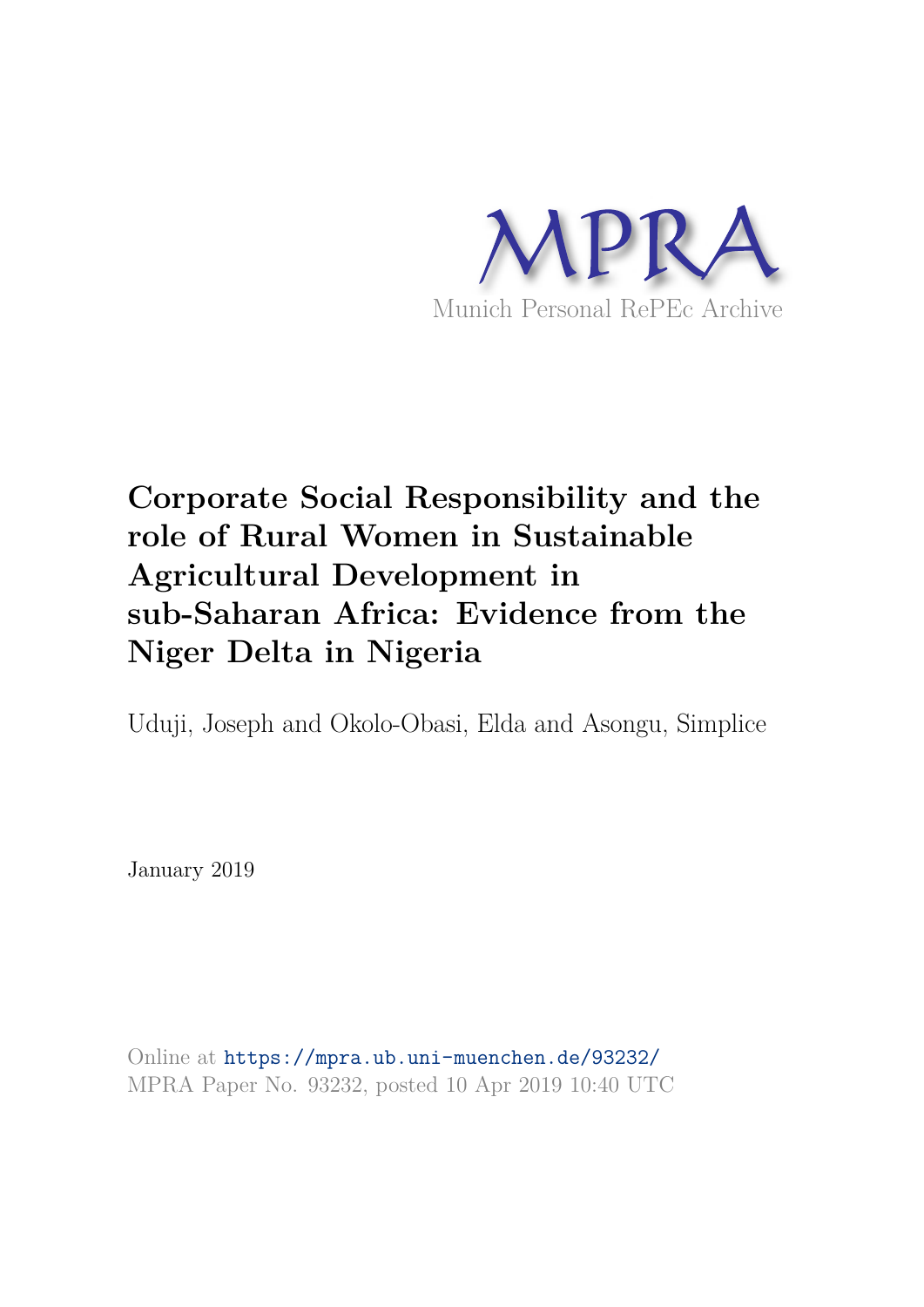# A G D I Working Paper

# WP/19/002

# **Corporate Social Responsibility and the role of Rural Women in Sustainable Agricultural Development in sub-Saharan Africa: Evidence from the Niger Delta in Nigeria <sup>1</sup>**

Forthcoming: Sustainable Development

**Joseph I. Uduji** 

(Corresponding Author) Department of Marketing, Faculty of Business Administration, Enugu Campus, University of Nigeria, Nsukka, Nigeria E-mails: [joseph.uduji@unn.edu.ng;](mailto:joseph.uduji@unn.edu.ng) [joseph.uduji@gmail.com](mailto:joseph.uduji@gmail.com) [joseph.uduji@yahoo.com](mailto:joseph.uduji@yahoo.com) Phone: +2348037937393.

#### **Elda N. Okolo-Obasi**

Institute for Development Studies, Enugu Campus University of Nigeria, Nsukka, Nigeria E-mails: [eldanduka@yahoo.com;](mailto:eldanduka@yahoo.com) [ndukaelda@yahoo.com](mailto:ndukaelda@yahoo.com)  Phone: +2348063631111; +2349094501799

**Simplice A. Asongu** 

Development Finance Centre, Graduate School of Business, University of Cape Town, Cape Town, South Africa E-mails: [asongusimplice@yahoo.com;](mailto:asongusimplice@yahoo.com) [asongus@afridev.org](mailto:asongus@afridev.org)  Tel: +32473613172

<u>.</u>

 $\frac{1}{2}$  This working paper also appears in the Development Bank of Nigeria Working Paper Series.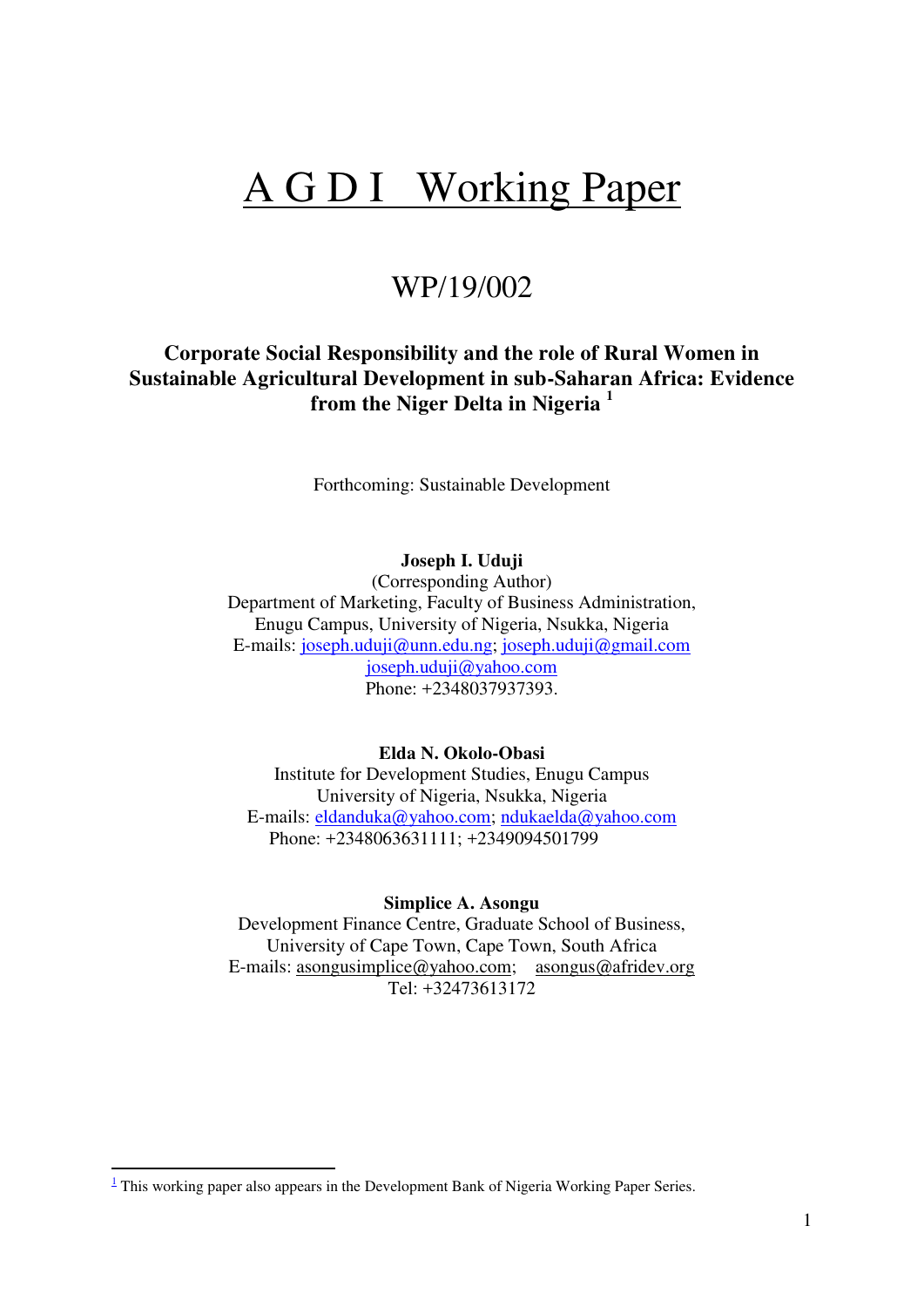#### Research Department

# **Corporate Social Responsibility and the role of Rural Women in Sustainable Agricultural Development in sub-Saharan Africa: Evidence from the Niger Delta in Nigeria**

#### **Joseph I. Uduji, Elda N. Okolo-Obasi & Simplice A. Asongu**

January 2019

#### **Abstract**

Low productivity among female farmers when compared with their male counterparts is considered an outcome of limited access to agricultural land and inputs. The objective of this investigation was to assess the impact of multinational oil companies' (MOCs') CSR on rural women access to modern agricultural inputs in the Niger Delta, Nigeria. A total of 700 rural female farmers were sampled across the region. Results from the use of a logit model indicated that CSR recorded significant success in agricultural development generally, but has undermined equality. This implies that if a woman's agricultural productivity is continuously hindered by unequal access to agricultural resources (or opportunities) and widespread inequality will limit poverty reduction efforts in Nigeria. The results also showed that women depended on CSR of MOCs for policy dialogue and advocacy for women's access to agricultural land and inputs. Supporting agricultural initiatives that focus on empowering women would boost food security in sub-Saharan Africa.

*Keywords***:** gender equality; agriculture; corporate social responsibility; multinational oil companies; logit model; Nigeria.

*JEL Classification*: J43; O40; O55; Q10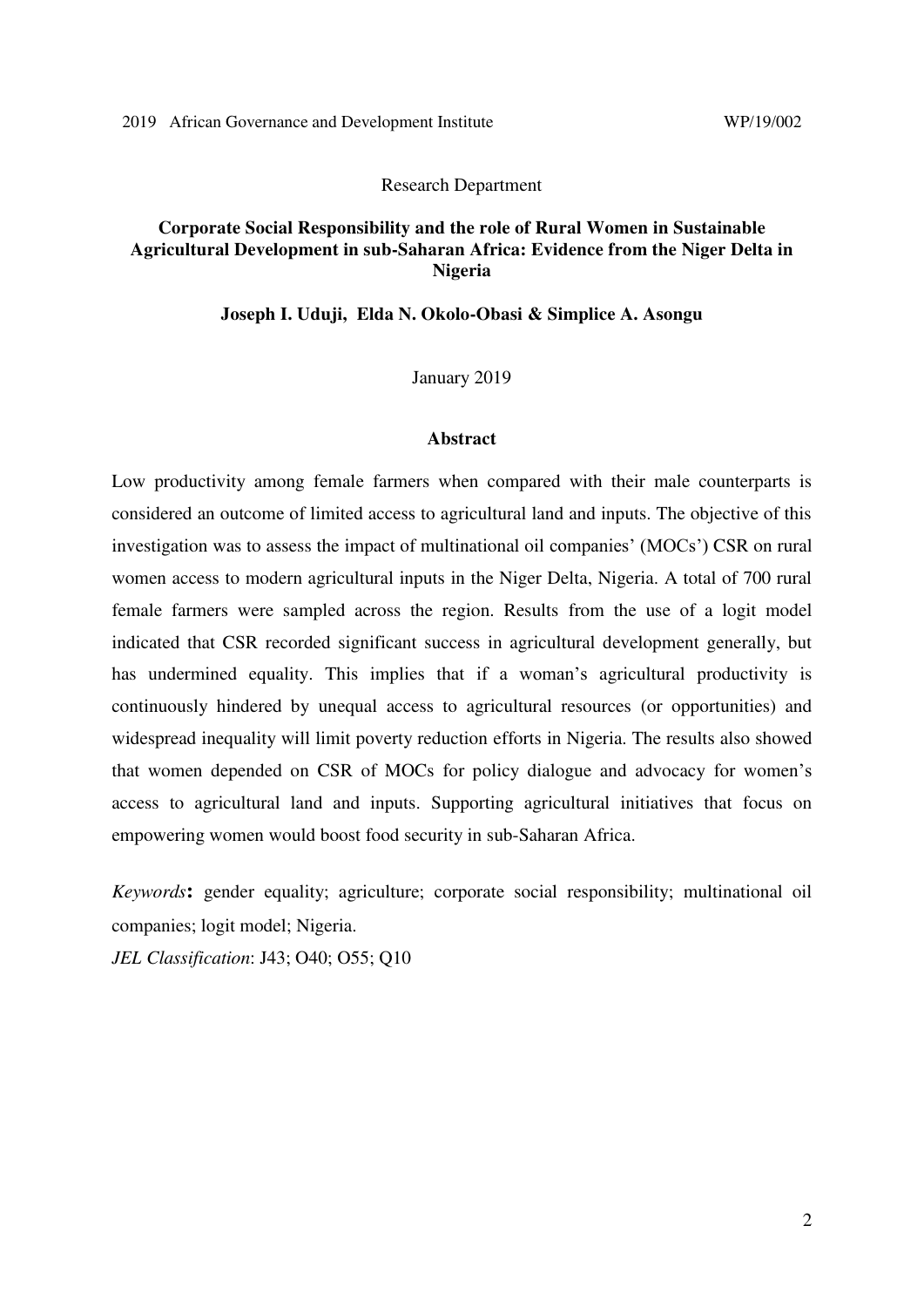# **Introduction**

The most important sector for African economies in terms of employment remains agriculture (FAO, 2011). Despite its low productivity, agriculture remains the continent's largest employment sector with about 57 percent of Africa's labour force, and the main source of income for 90 percent of Africa's rural population (African Development Report, 2015). The majority of Africa's poor resides in rural areas and depends on agriculture as a source of livelihood (IFPRI, 2014). While productivity in this sector is largely undermined by its low mechanization, allocation of resources between men and women has left the continent with less than the desired level of productivity (Manyire & Apekey, 2013; Bayraktar & Fofack, 2018; Mannah-Blankson, 2018; Elu, 2018; Uduji *et al,* 2018a).

In Nigeria, the consequence of gender discrimination in land ownership is women's lack of direct participation in the Global Memorandum of Understanding  $(GMoU)^2$  agricultural projects and programmes, which constitute major sources and means of accessing modern agricultural inputs. Hence women are vulnerable to poverty since most of them have limited access to agricultural land and their participation in the GMoUs programmes is often through their husbands or adult sons (Uduji and Okolo-Obasi, 2018b). As critically engaged in section 2.2, the extant literature has failed to assess the relevance of GMoUs programmes in African agriculture within the framework gender equality (see Idemudia, 2014; Frynas, 2009; Tuodolo, 2009; Uduji *et al,* 2018c; Renouard and Lado, 2012; Lompo and Trani, 2013; Eweje, 2006; Edoho, 2008; Akpan, 2006; Alfred, 2013; Uduji and Okolo-Obasi, 2017; Mukasa and Salami, 2016; Jafry and Sulaiman, 2013; Doss, 2018; Collins, 2015; Sharaunga *et al*, 2015).

Against this background and apparent gap in the literature, the positioning of this research has three main objectives which are consistent with the multinational oil companies' (MOCs) new corporate social responsibility (CSR) model (i.e. GMoUs) relative to gender equality in agricultural development:

 Analyze the level of multinational oil companies' CSR investments in policy dialogue and advocacy for women's access to agricultural land in Niger Delta, Nigeria.

<sup>&</sup>lt;sup>2</sup> Background information and more insights into the GMoU are provided in section 2.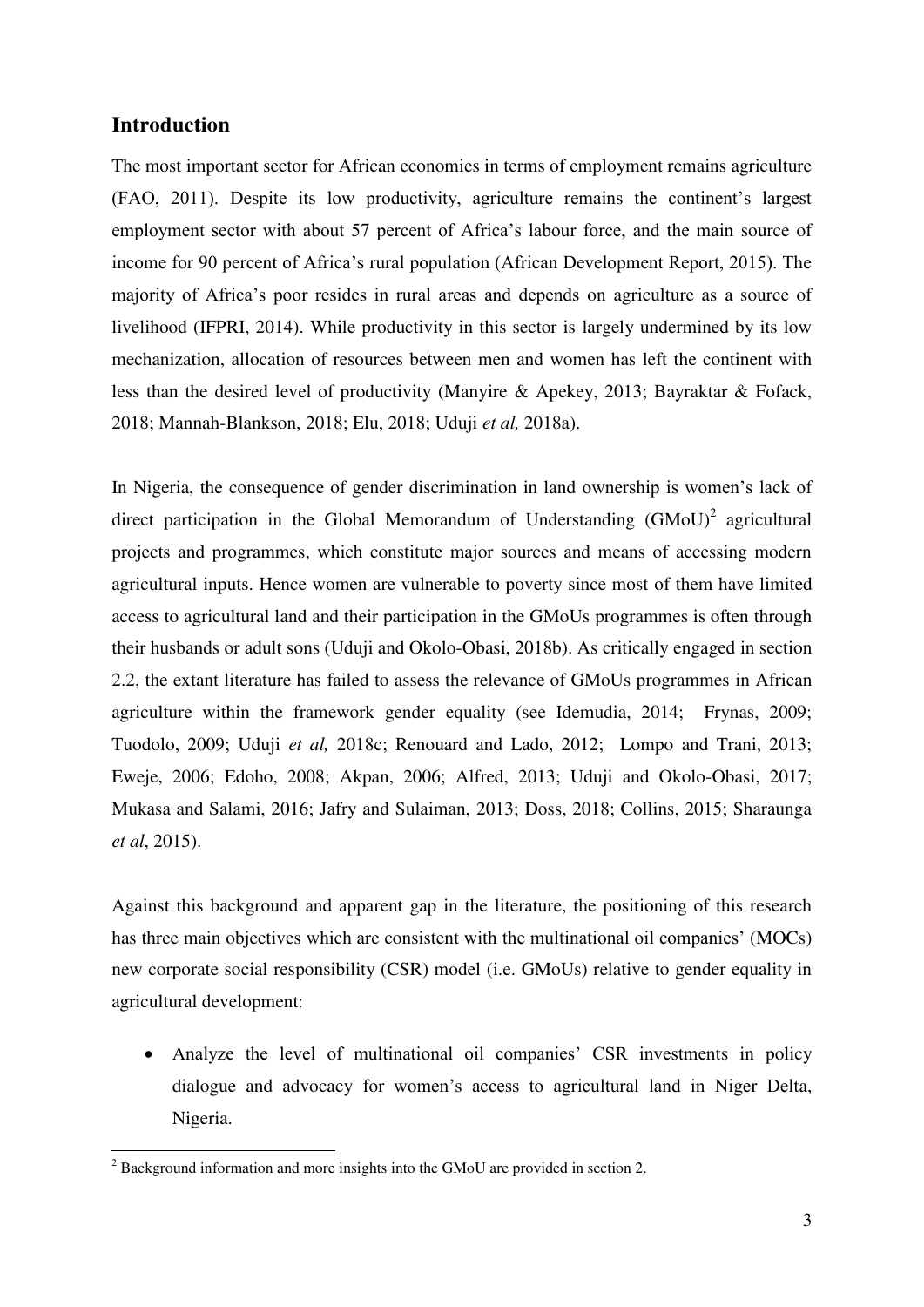- Examine the impact of multinational oil companies' GMoUs on women access to modern agricultural inputs in the Niger Delta, Nigeria.
- Determine the consequences of closing the gender gaps in accessing agricultural land and inputs in the Niger Delta, Nigeria.

#### *Study Hypothesis*

Though women constitute about 75 percent of the farming population in the Niger Delta, working as smallholders and suppliers of labour, their possibilities in agriculture appear to be hindered by the cultural norms. Their low productivity when compared with their male counterparts is considered to be an outcome of limited access to agricultural land and inputs. Thus, we hypothesize that the new CSR model of multinational oil companies has not significantly impacted on gender equality in agriculture, in the Niger Delta, Nigeria.

In the light of the above, the main question this research aims to answer is the following: how do rural women in the Niger Delta region contribute towards sustainable agricultural development through GMoUs programmes? Results from the use of a logit model indicate that CSR recorded significant success in agricultural development generally, but has undermined equality. This implies that if the agricultural productivity of women is continuously hindered by unequal access to agricultural resources (or opportunities and, widespread inequality will limit poverty reduction efforts in Nigeria. The results also showed that women depended on CSR of MOCs for policy dialogue and advocacy for women's access to agricultural land and inputs.

The rest of this paper is organized as follows. Section 2 focuses on the background and related literature. Section 3 describes the materials and methods. Section 4 presents the results and corresponding discussion. Section 5 concludes with implications and future research directions.

# **2. Background and literature**

#### *2.1 Background*

This section discusses the background of the study with emphasis on connections between CSR, MOCs, the government setup and the ultimate impact on woman. In Nigeria, the economy is heavily reliant on the oil sector (Ekhator, 2014). The International Monetary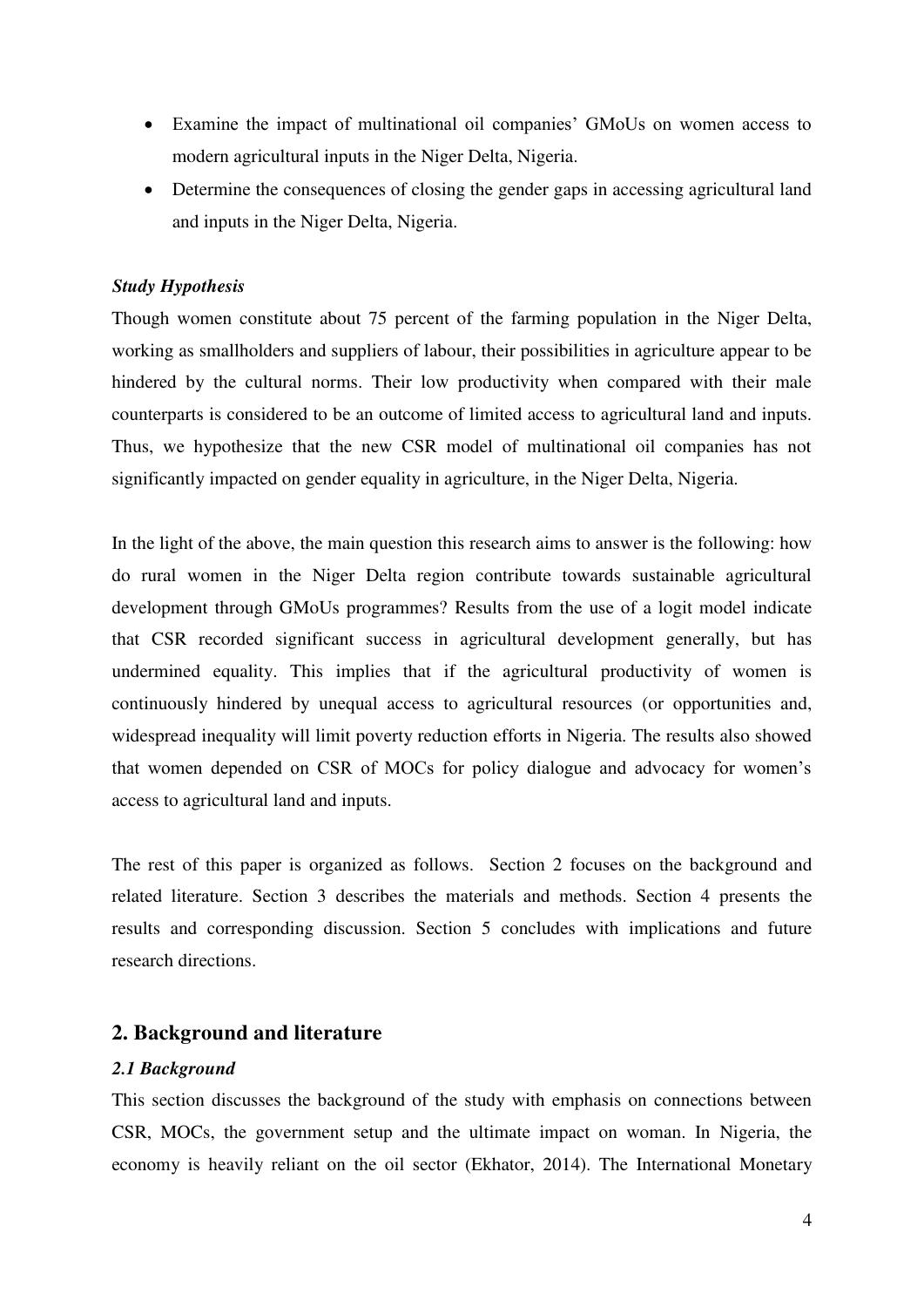Fund estimates that the oil and gas sector in Nigeria accounts for over 95% of the foreign export earnings and about 65 percent of the Nigerian government revenue (IMF, 2018). The Niger Delta where multinational oil companies (MOCs) maintain a significant presence has become a theatre of incessant violent conflicts. The federal government of Nigeria (FGN) is in joint-venture agreements with the MOCs operating in the oil and gas sector of the country. The FGN owns and controls the land, including its natural resources in the subsoil. This is a major source of conflicts in the region (NDDC, 2001). Land can be acquired by the FGN for over-riding purposes by virtue of the country's land use Act 1978. Notwithstanding, the negative impacts of the activities of the MOCs in the region include gas flaring, oil spills, environmental pollution, negative social impacts, conflict and violence among others (Eweje, 2006; Edoho, 2008; Akpan, 2006). Consequently, MOCs have been involved in a plethora of CSR activities in the Niger Delta and other parts of Nigeria. Each year, MOCs invest in social projects and programmes in the communities of the region. Their initial investments were primarily in agricultural development programmes and have gradually grown to include health care, roads and civil infrastructure, water projects, small businesses and education, which could benefit the local communities (Uduji and Okolo-Obasi, 2017). Over the years, MOCs have sought to improve on how they engage with these communities to deliver the projects (Ite, 2007). In 2006, they introduced a new way of working with communities called the Global Memorandum of Understanding (GMoU). The GMoUs represent an important shift in their CSR approach, placing emphasis on more transparent and accountable processes, regular communication with the grassroots, sustainability and conflict prevention (Alfred, 2013).

A GMoU is a written statement between MOCs and a cluster of several communities based on local governments or clan/historical affinity lines, as advised by the relevant state government. The governing structure are defined with a 10-person community trust, called the Community Development Boards (CDBs) that function as the main supervisory and administrative organ; ensuring implementation of the projects and setting out plans and programmes (SPDC, 2013). Under the terms of GMoUs, the communities decide on the development they want, while MOCs provide secure funding for five years, ensuring that the communities have stable and reliable financing as they undertake the implementation of their community development plans (Chevron, 2014). By the end of 2012, MOCs had signed agreements with 33 GMoU clusters, covering 349 communities, which is about 35 percent of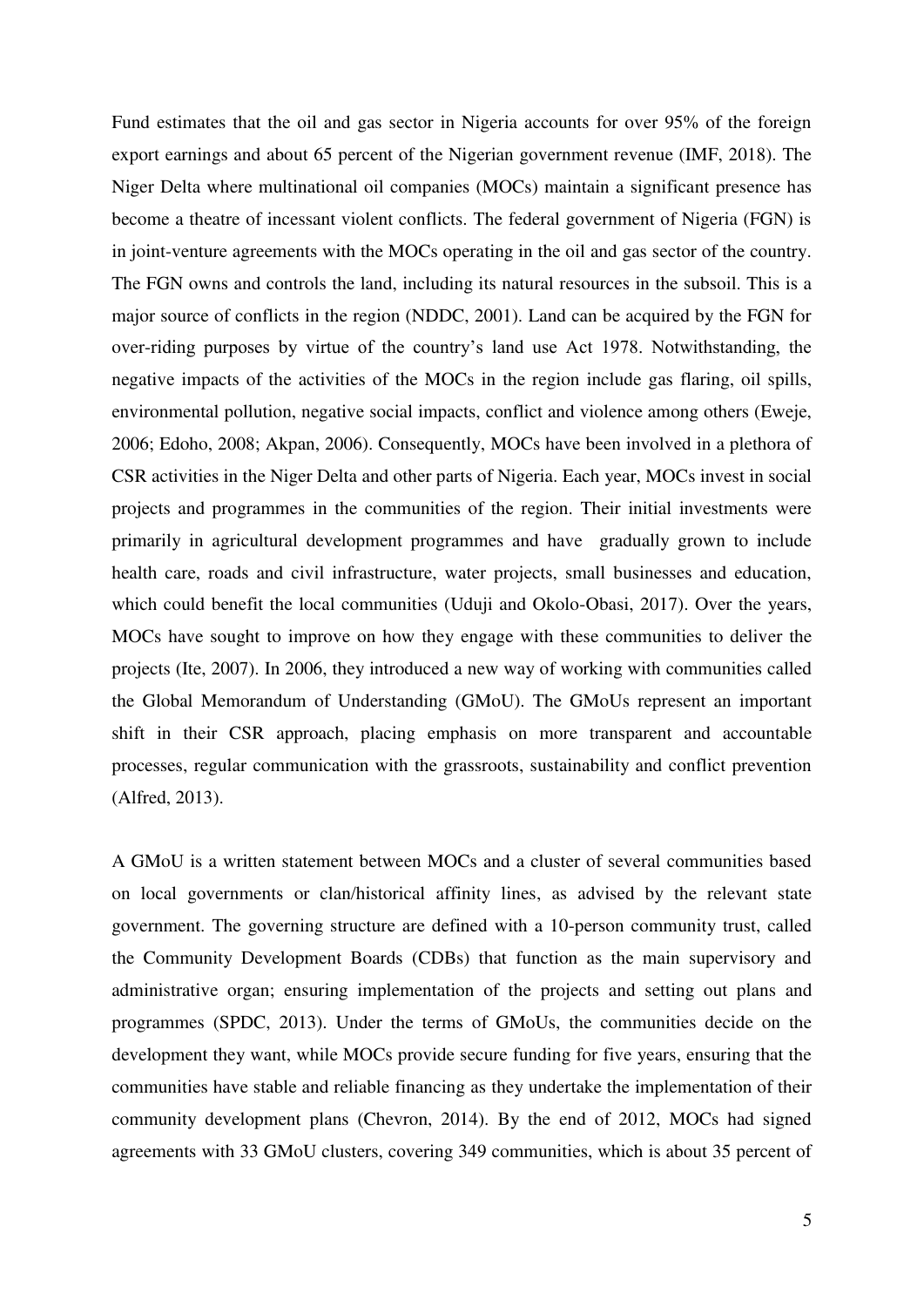the local communities around their business operations in the region; totaling about 723 projects worth of \$117 million (SPDC, 2013).

Nevertheless, traditionally, the people of the Niger Delta have been farmers and fishermen. But the decades of oil spillage and gas flaring, as well as a rapidly growing population, has meant that these traditional sources of livelihood are either no longer viable or have experienced significant decline (NDDC, 2001). Consequently, the region's unemployment rates are higher than the national average (NDDC, 2004). Though women constitute about 75 percent of the farming population in the Niger Delta, working as smallholder tenant farmers and suppliers of farm labour, their possibilities in agriculture appear to be hindered by the cultural and traditional contexts that regard their roles as just helping their husbands in providing food for their families (Uduji & Okolo-Obasi, 2018a). The prevailing characteristics of the gender disparities in the oil region are manifested in social rights and entitlements in a form which denies women equal economic and political empowerment and, in particular, women's right to own land and participate in GMoUs' agricultural interventions.

#### *2.2. Literature review*

Gender disparities in agriculture are mainly characterized by unequal access to agricultural inputs (Killic *et al,* 2015; Kristjanson *et al,* 2017). Pervasive inequality, especially over the ownership of agricultural land, continues to limit women's contribution to household food basket (Palacious-Lopez & Lopez, 2015). Most women do not have access to agricultural inputs, apart from their own labour (Rufai *et al,* 2018). Using data from some African countries, 41 percent of female and only 15 percent of male farmers indicated that they do not independently own land for agricultural purposes (Peterman *et al,* 2011). The extent and determination of gender gaps in agriculture across African countries showed large productivity gaps between men and women, and the shortfall when women's productivity is compared to that of men is as large as 66 percent (Farnworth *et al,* 2016; Palocio-Lopez *et al,*  2017). The low productivity among female farmers is considered to be an outcome of their limited access to agricultural inputs such as land, fertilizer and extension service (Mukasa & Salami, 2016; Jafry & Sulaiman, 2013; Uduji *et al,* 2018b). Low levels of education and limited access to markets have also contributed to the low productivity among female farmers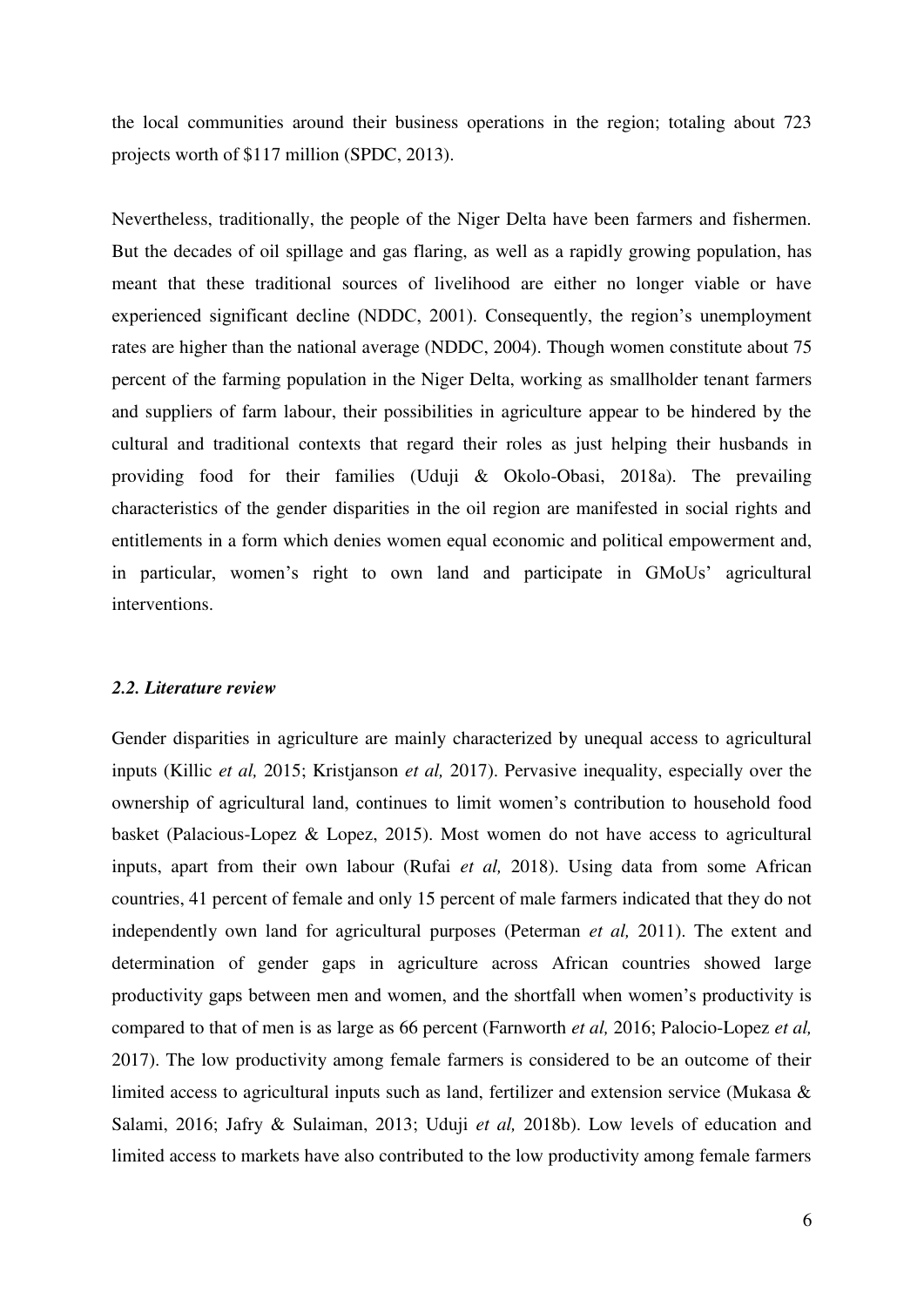(Doss, 2018; Collins, 2015; Sharaunga *et al,* 2015). Women can play important and varied roles in agriculture, but they often have unequal access to productive resources and opportunities relative to men. Closing these gaps would be good for women and development in African agriculture.

The extent to which the CSR initiatives of the MOCs have contributed to community development in the region remains contested. For example, scholars such as Idemudia (2014), Frynas (2009), Tuodolo (2009) and others have argued that the CSR process in the Niger Delta region is not far-reaching or deeply entrenched. But in contrast, Renouard and Lado (2012), Lompo and Trani (2013), Uduji and Okolo-Obasi (2018d) support the CSR initiatives, arguing that MOCs have somewhat contributed to basic capabilities like water, electricity and shelter, material well-being of some people living close to oil production sites in these communities. Arguably, Muthuri (2012), relying on the extant literature on CSR in Africa, posited that CSR issues prevalent in Africa include poverty reduction, community development, education and training, economic and enterprise development, health and HIV/AIDS, environment, sports, human rights. Visser (2006) used the nature of CSR in an African context to argue against the accuracy of Carroll (1991) on priorities in developing countries, and proposed that Carroll's CSR Pyramid would not be the best model for understanding CSR initiatives in Africa. Philip (2006) posited that the motivation for CSR in Africa comes from the institutional failure of the government, unlike in USA and Europe where government pressure on multinational corporations has gone a long way in shaping CSR initiatives. Amaeshi *et al* (2006) proposed that CSR in Nigeria be aimed towards addressing the peculiarity of the socio-economic development challenges of the country (e.g. poverty alleviation, health care provision, infrastructural development, education, etc) and would be informed by socio-cultural influence (e.g. communication and charity); they might not necessarily reflect the popular Western standard/expectations of CSR (e.g. consumer protection, fair trade, green marketing, climate change concerns, social responsible investments, etc). Hence, philanthropic initiatives as CSR by MOCs are prevalent in Nigeria (Uduji *et al,* 2018).The positioning of this research in the relation to the engaged literature has been covered in the introduction<sup>3</sup>.

<u>.</u>

<sup>&</sup>lt;sup>3</sup> The positioning of this research also departs from contemporary literature on sustainable environmental development which has focused on, *inter alia*: the linkage between environmental degradation and inclusive human development (Asongu and Odhiambo, 2018); connections between environmental sustainability, economic development and conflicts (Fisher and Rucki, 2017); planning for improved sustainable development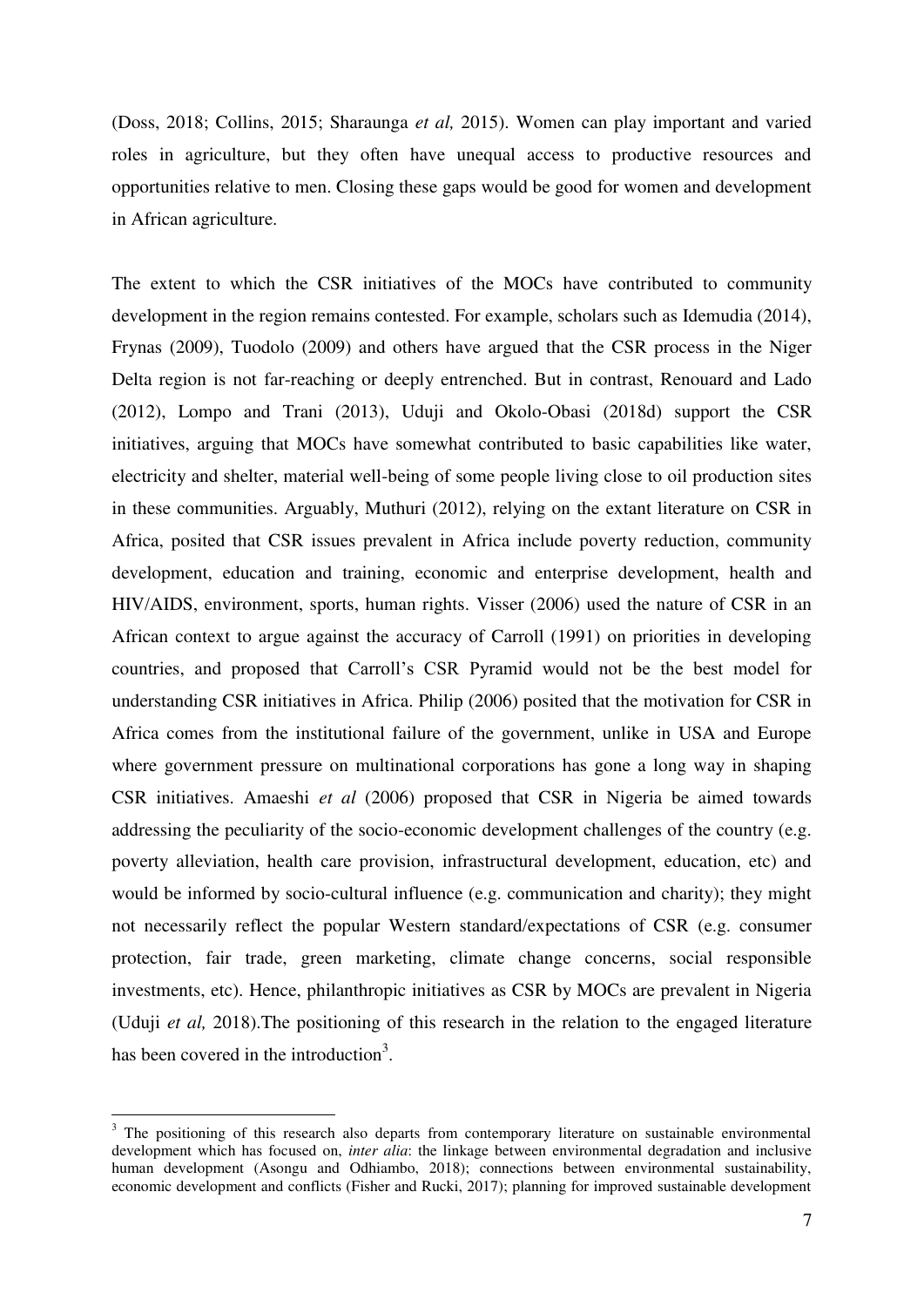# **3. Materials and methods**

In this study, we adopted a quantitative method, given the scarcity of quantitative data on the intricacies of CSR impact in the region (Uduji and Okolo-Obasi, 2018c; Uduji *et al,* 2018c). This study made use of a survey research technique targeted at obtaining information from a representative sample of female farmers. It is essentially cross-sectional and describes and interprets what exists at present. Figure 1 identifies the constituents' administrative states of the Niger Delta, Nigeria.



**Figure 1:** Constituents administrative States of the Niger Delta, Nigeria. **Source:** NDDC, 2004.

#### *3.1 Sample size*

-

The sample size determination formula developed by Cochran (1977) was used to obtain a sample size of 700 respondents in the rural communities of the Niger Delta region of Nigeria as shown in Equation 1.

<sup>(</sup>Saifulina and Carballo-Penela, 2017); comparative sustainable development (Asongu, 2018) and the relevance of normative beliefs in attitudes towards environmental protection (Wang and Lin, 2017).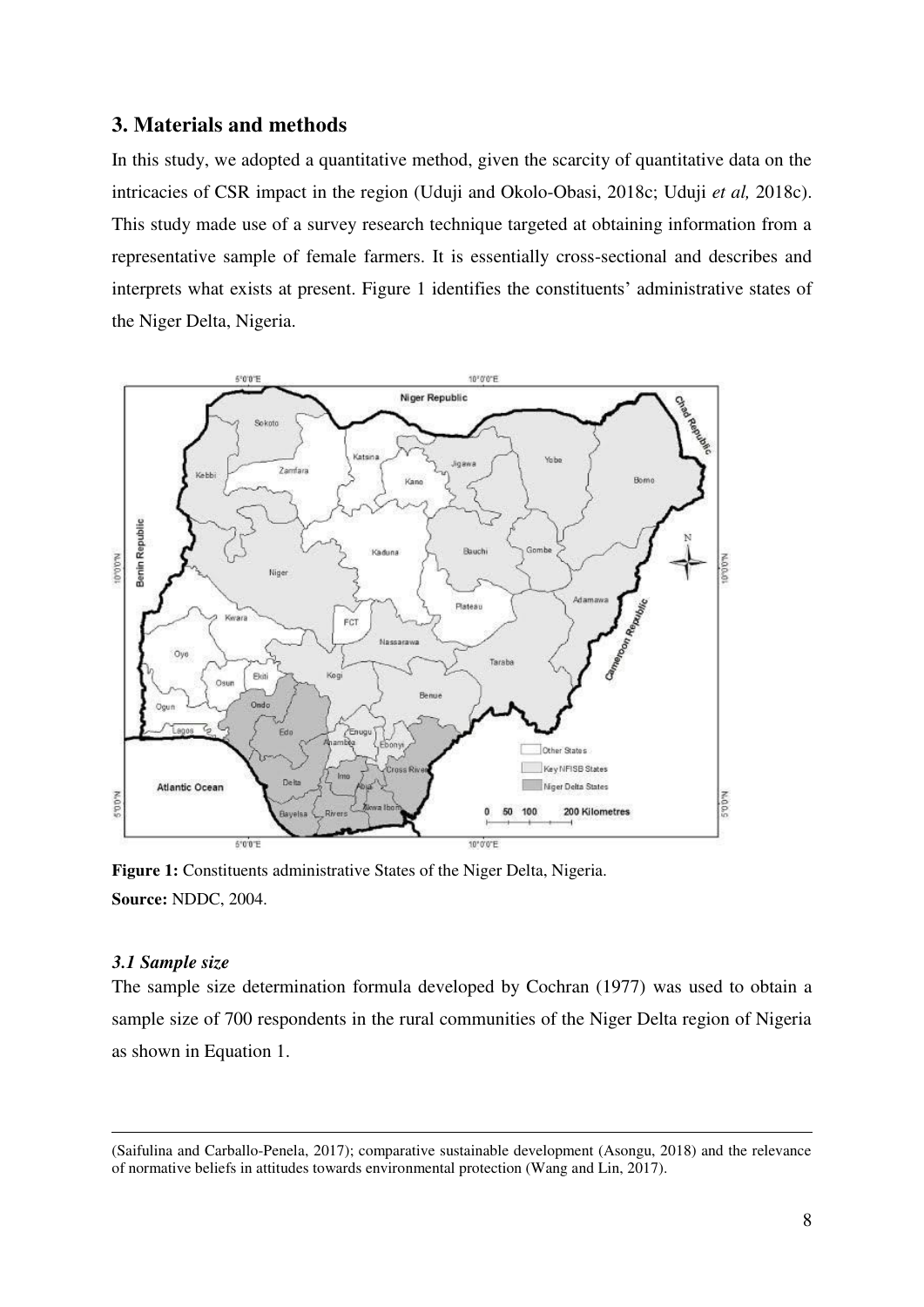Sample size = 
$$
no = \frac{Z \times Z(PQ)}{e \times e}
$$
 Eq. (1)

where,  $z = z$ -score = confidence level

P= The estimated proportion of the population that has the attribute in question (in this case that are rural farmers)

 e = The desired level of precision, margin of error = confidence interval Therefore, we chose a confidence level of 95 percent, with 5 percent margin of error and the estimated population of female farmer in the region is 0.65. Substituting the values in our equation, we have:

$$
no = \frac{1.96 \times 1.96 \times (.65 \times .35)}{.05 \times .05}
$$

$$
no = \frac{3.8416 \times .2275}{.0025}
$$

$$
no = \frac{.873964}{.0025}
$$

$$
= 349.60
$$

This was approximated to 350, and also doubled to further minimize the possible errors in the sample selection. Hence, a total sample unit of 700 respondents was chosen for the study.

#### *3.2 Sampling procedure*

The selection of the sample involved both purposive and simple random samplings. In the first stage, we purposely selected two local government areas (LGAs) each from the nine states of Niger Delta region. These LGAs were selected based on how rural they are. In the second stage, three rural communities were purposefully selected from each of the selected LGAs based on the communities that are more rural than others. This resulted in selecting fifty-four rural communities. Finally, out of the selected rural communities, female farmers were selected with the help of community gate keepers to make up the 700 respondent used for the study (See Table 1).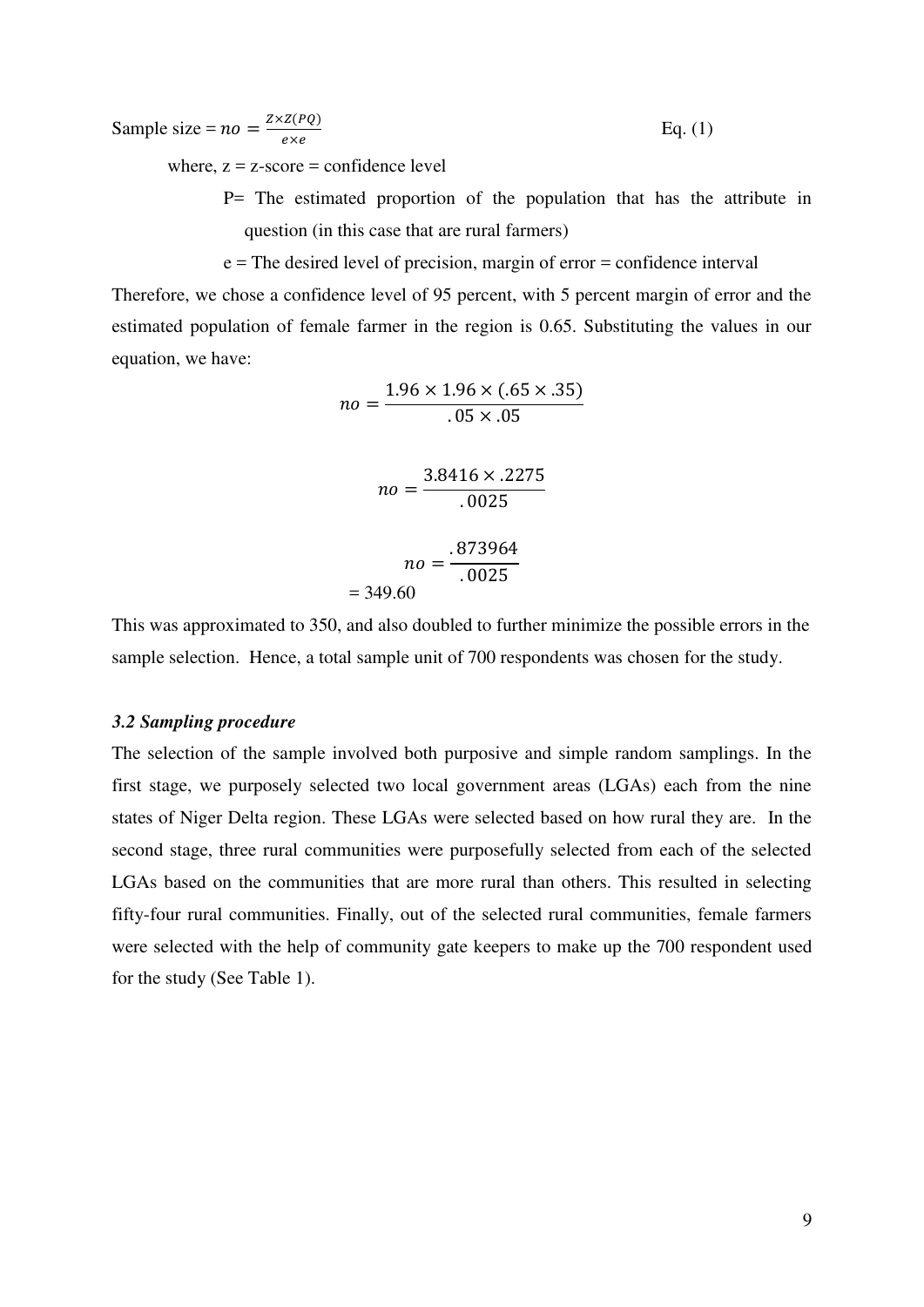| <b>States</b> | Population | $\frac{0}{0}$<br>population<br>of Female<br><b>Farmers</b> | % of Total<br><b>Population</b> | <b>Total</b><br><b>Sample</b><br><b>Per Sate</b> | <b>Samples Per</b><br>Community |
|---------------|------------|------------------------------------------------------------|---------------------------------|--------------------------------------------------|---------------------------------|
| Abia          | 2,881,380  | 1,872,897                                                  | 9%                              | 63                                               | 21                              |
| AkwaIbom      | 3,902,051  | 2,536,333                                                  | 12%                             | 84                                               | 28                              |
| Bayelsa       | 1,704,515  | 1,107,935                                                  | $5\%$                           | 42                                               | 14                              |
| Cross River   | 2,892,988  | 1,880,442                                                  | 9%                              | 63                                               | 21                              |
| Delta         | 4,112,445  | 2,673,089                                                  | 13%                             | 91                                               | 30                              |
| Edo           | 3,233,366  | 2,101,688                                                  | 10%                             | 70                                               | 23                              |
| Imo           | 3,927,563  | 2,552,916                                                  | 13%                             | 91                                               | 30                              |
| Ondo          | 3,460,877  | 2,249,570                                                  | 11%                             | 77                                               | 26                              |
| Rivers        | 5,198,716  | 3,379,165                                                  | 17%                             | 119                                              | 40                              |
| <b>Total</b>  | 31,313,901 | 20,354,036                                                 | 100%                            | 700                                              | 233                             |

**Table 1.**Sample size determination table

**Source:** NPC, 2007/Authors' computation

# *3.3 Data collection*

Data for the study were collected from primary sources using a participatory rural appraisal (PRA) technique of written semi-structured interview (SSI) questionnaire. The use of participatory research technique in collecting CSR impact data especially as it concerns the rural household in the host communities of the MOCs is based on the fact that it involves the people being studied, and their views on all the issues are paramount. The semi structure interview questionnaire was the major tool the study used for the household survey. It was directly administered by the researchers with the help of research assistants. The use of local research assistants was because of the inability of the researchers to speak the different local languages and dialects of the many ethnic groups in the sampled rural communities.

# *3.4 Analytical framework*

The primary data generated in the field were cautiously treated and analyzed with both descriptive and inferential statistics. This was to enable us answer the research questions as well as test the hypothesis. Descriptive statistics was used in answering the research questions stated thus:

- What is the level of multinational oil companies' CSR investment in policy dialogue and advocacy for women access to agricultural land in the Niger Delta, Nigeria?
- Do multinational oil companies GMoUs impact on women access to modern agricultural inputs in the Niger Delta, Nigeria?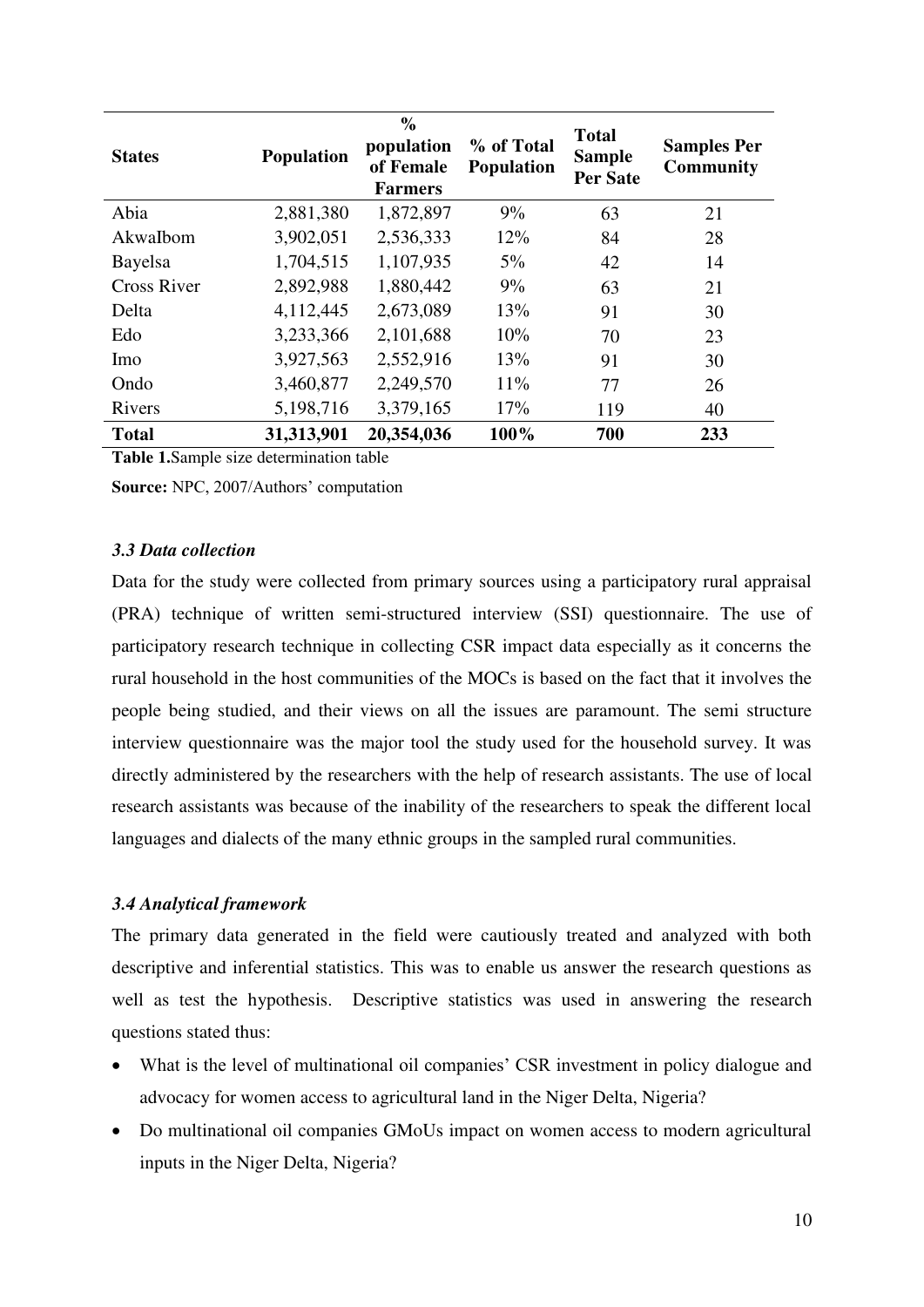What are the consequences of closing the gender gaps in accessing agricultural land and inputs in the Niger Delta, Nigeria?

The descriptive results were presented in tables, figures and charts and the hypothesis was tested using inferential statistical tool. A logit model of receipt and non-receipt of MOCs' corporate social responsibility via the GMoUs by rural women was estimated as functions of selected socio-economic variables were used. Adapting and modifying Uduji and Okoloobasi (2017), we state that for binominal response variables, the logistic link is the natural logarithm of the odds ratios generally represented as follows:

Log 
$$
\binom{pi}{1-pi} = \beta_0 + \beta_1 X_1 + \beta_2 X_2 + \beta_3 X_3 + \beta_4 X_4 + \dots + \beta_n X_n Eq
$$
. (2)

On this note, we estimate the impact of CSR activities of multinational oil company's using GMOU on enhancing the productivities of rural women in the Niger Delta region thus:

Logit (RWE) = 
$$
β_0 + β_1Gmou + β_2Age + β_3Gen + β_4PriOcc + β_5HHSize + β_6Edu + β_7AY + β_8YOHM.
$$
  
Eq. (3)

#### Where:

RWE = Rural women empowerment (in the area of advocacy to enhance access to lands, access to finance and access to farm inputs).

*GMoU =*Multinational oil companies' corporate social responsibility via GMOU

 $Age = Age$  of the respondent

*HHcom* = Household composition (having male child(ren) = 1 otherwise = 0)

*PriOcc* = Primary occupation of the respondent

*HHSize =* Household size of the respondent

*Edu* = Highest level of education of the respondent

*AY =* Annual income of the respondent

 $Exp =$  Experience of the respondent in farming (experienced  $=1$  otherwise  $=0$ )

*MS* = Marital status of the respondent

*Ychild*= Income of children of respondent

<sup>\*In</sup> this model, the main parameter of interest is  $\beta_1$  in terms of sign and significance.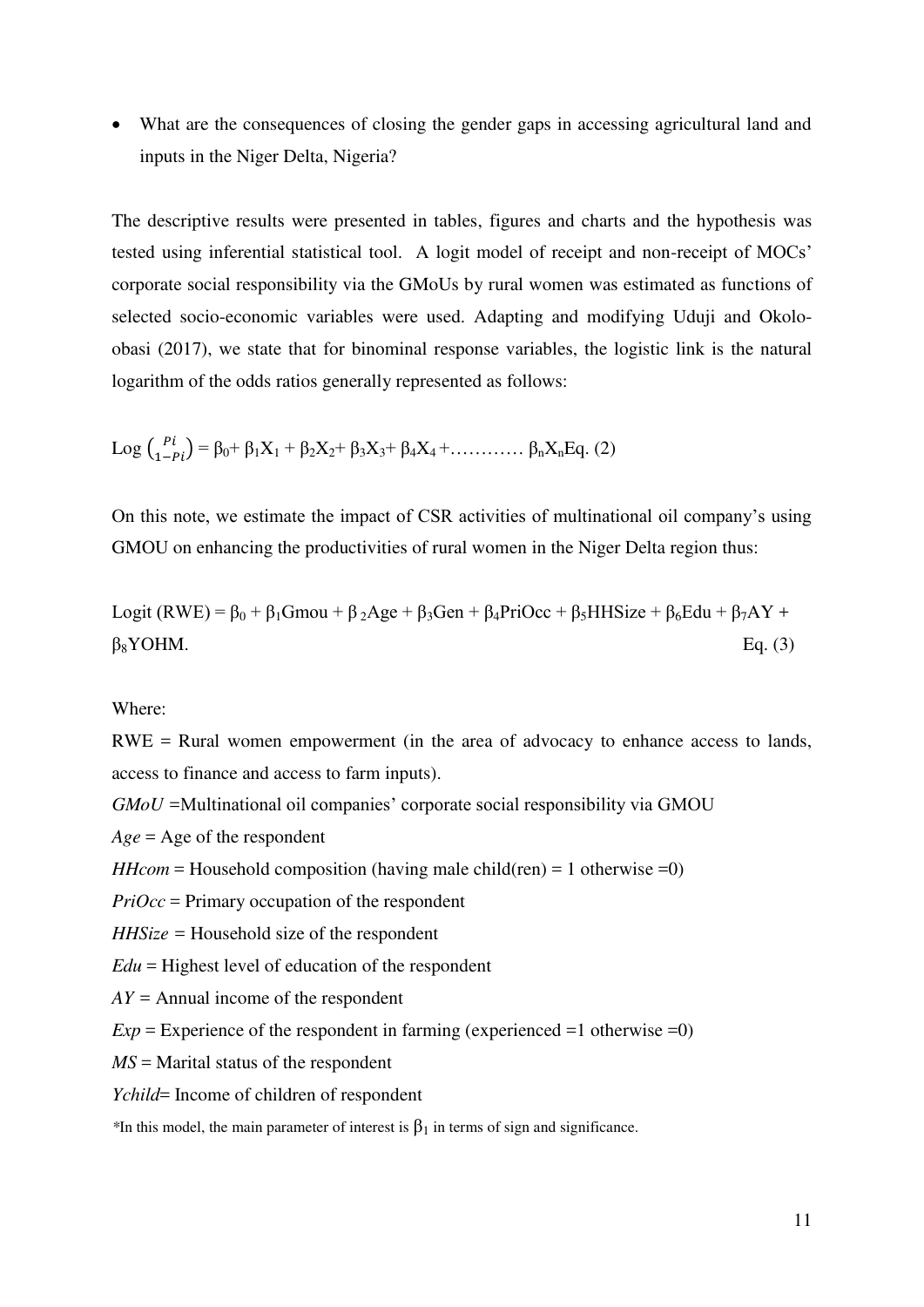# **4. Results and discussion**

### *4.1 Socio economic characteristic of the respondents*

The analysis of the gender equality in agriculture via GMoUs intervention in Niger Delta begins with a description of the social (education), demographic (age, marital status, household size), and economic (occupation, household income) characteristics. These characteristics are important in understanding the differences in the socio-economic status of the women participating in the GMoUs agricultural project interventions compared with their non-participating counterparts. The analysis of Table 2 shows the socio-economic characteristics of the respondents. The analysis indicates that about 56% of the respondents were full time farmers, whereas 15% engaged in fishing and only about 7% were employed by either the government or private sectors in non–farm activities. The average age of the respondent is 43 years, whereas average experience was 25years, with about 8% having more than 35 years of experience. The analysis also shows that about 24% of the rural female population could neither read nor write, whereas the rest had basic education level. Only 9% of the respondents were single, whereas 67% were married, 18% were widowed, likely as a result of incessant violence in the region, and 6% were separated. The average monthly income of the female farmer was less than NGN100, 000(equivalents to \$276 US dollar) per a month.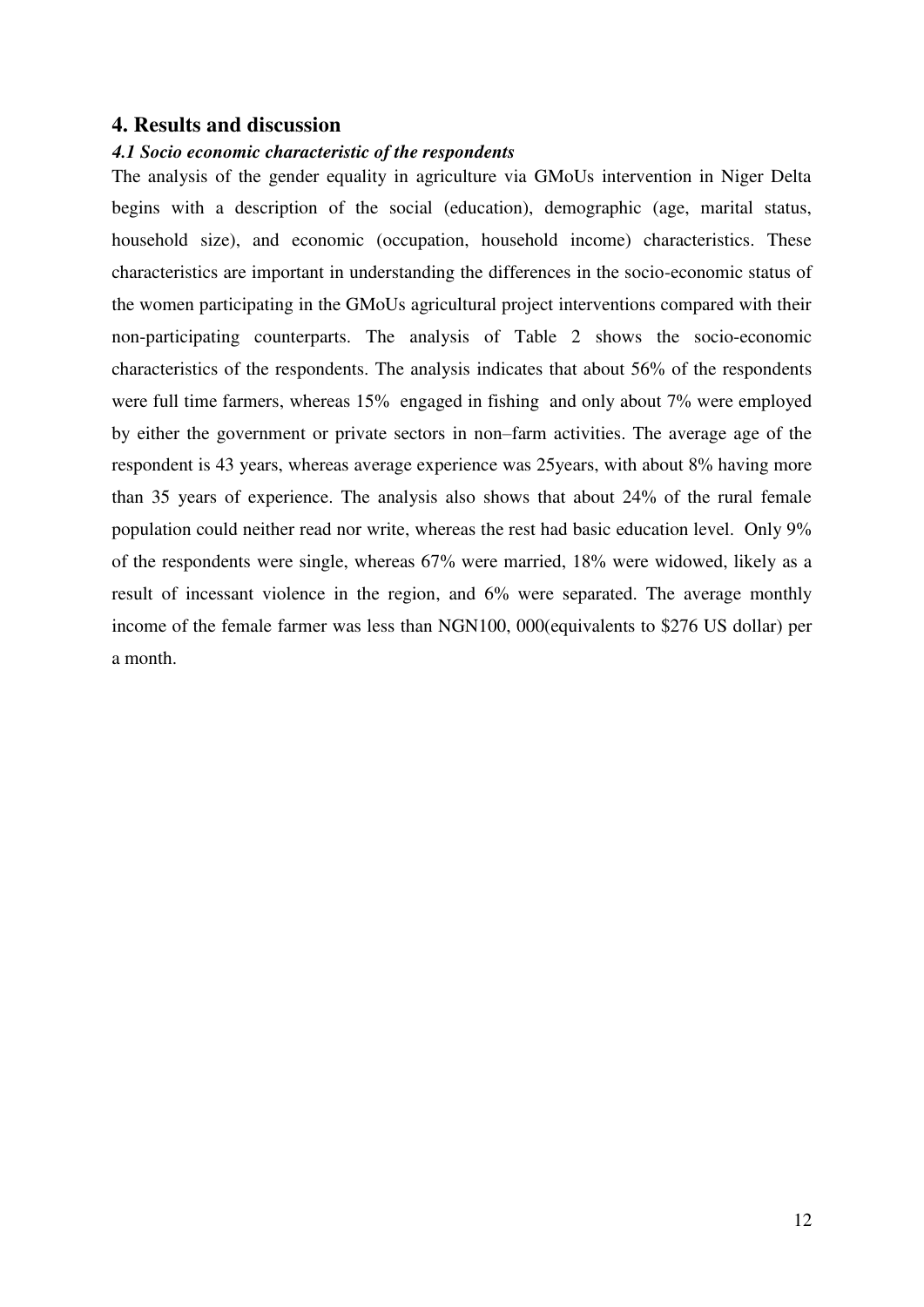| <b>Variables</b>               | Freq | $\%$           | Cum | <b>Household Size</b>                    |     |                     |     |
|--------------------------------|------|----------------|-----|------------------------------------------|-----|---------------------|-----|
| <b>Primary Occupation</b>      |      |                |     | 1-4 Person                               | 238 | 34                  | 34  |
| <b>Full Farming</b>            | 389  | 56             | 56  | 5-9 Person                               | 368 | 53                  | 87  |
| Trading                        | 78   | 11             | 67  | 10-14 Person                             | 72  | 10                  | 97  |
| Fishing                        | 102  | 15             | 81  | 15 Person and above                      | 22  | 3                   | 100 |
| Government/Private Paid        | 48   | $\overline{7}$ | 88  |                                          | 700 | 100                 |     |
| Employment                     |      |                |     | <b>Monthly farm Income</b>               |     |                     |     |
| Handicraft                     | 45   | 6              | 95  | $1000 - 50,000$                          | 162 | 23                  | 23  |
| Others                         | 38   | 5              | 100 | $51,000 - 100,000$                       | 125 | 18                  | 41  |
|                                | 700  | 100            |     | $101,000 - 150,000$                      | 160 | 23                  | 64  |
|                                |      |                |     | 151,000 - 200,000                        | 102 | 15                  | 78  |
| <b>Years of Experience in</b>  |      |                |     | 201,000 - 250,000                        | 73  | 10                  | 89  |
| <b>Farming</b>                 |      |                |     | 251,000 - 300,000                        | 56  | 8                   | 97  |
| None                           | 55   | 8              | 8   | Above 300,000                            | 22  | 3                   | 100 |
| 1 - 15 Years                   | 125  | 18             | 26  |                                          | 700 | 100                 |     |
| 16 - 25 Years                  | 176  | 25             | 51  | <b>Monthly Off farm Income Level</b>     |     |                     |     |
| 26 - 35 Years                  | 290  | 41             | 92  | None                                     | 289 | 41                  | 41  |
| Above 35 Years                 | 54   | 8              | 100 | $1000 - 50,000$                          | 142 | 20                  | 62  |
|                                | 700  | 100            |     | $51,000 - 100,000$                       | 116 | 17                  | 78  |
| <b>Age of Respondents</b>      |      |                |     | $101,000 - 150,000$                      | 95  | 14                  | 92  |
| Less than 20 years             | 75   | 11             | 11  | 151,000 - 200,000                        | 39  | 6                   | 97  |
| $21-30$ years                  | 186  | 27             | 37  | Above 200,000                            | 19  | 3                   | 100 |
| 31-40 years                    | 204  | 29             | 66  |                                          | 700 | 100                 |     |
| 41 - 50 years                  | 149  | 21             | 88  | <b>Household Composition</b>             |     |                     |     |
| Above 40 years                 | 86   | 12             | 100 | Males Only<br>98                         |     | 14                  | 14  |
|                                | 700  | 100            |     | Females only                             | 147 | 21                  | 35  |
| <b>Level of Education</b>      |      |                |     | <b>Males and Females</b>                 | 392 | 56                  | 91  |
| None                           | 166  | 24             | 24  | None                                     | 63  | 9                   | 100 |
| <b>FSLC</b>                    | 343  | 49             | 73  |                                          | 700 | 100                 |     |
| <b>WAEC/WASSCE</b>             | 133  | 19             | 92  | Monthly Income of children of respondent |     |                     |     |
| <b>B.Sc and Equivalent and</b> | 58   | 8              | 100 | None                                     | 266 | 38                  | 38  |
| above                          |      |                |     | $1000 - 50,000$                          | 122 | 17                  | 55  |
|                                | 700  | 100            |     | $51,000 - 100,000$                       | 102 | 15                  | 70  |
| <b>Marital Status</b>          |      |                |     | $101,000 - 150,000$                      | 75  | 11                  | 81  |
| Single                         | 66   | 9              | 9   | 151,000 - 200,000                        | 53  | 8                   | 88  |
| Married                        | 469  | 67             | 76  | 201,000 - 250,000                        |     |                     | 93  |
| Widow                          | 123  | 18             | 94  |                                          | 34  | 5<br>$\overline{4}$ |     |
| Divorced/Separated             | 42   | 6              | 100 | 251,000 - 300,000                        | 29  |                     | 97  |
|                                | 700  | 100            |     | Above 300,000                            | 19  | 3                   | 100 |
|                                |      |                |     |                                          | 700 | 100                 |     |

**Table 2.**Socio-economic characteristics of the respondents

**Source:** Computed from the field data by authors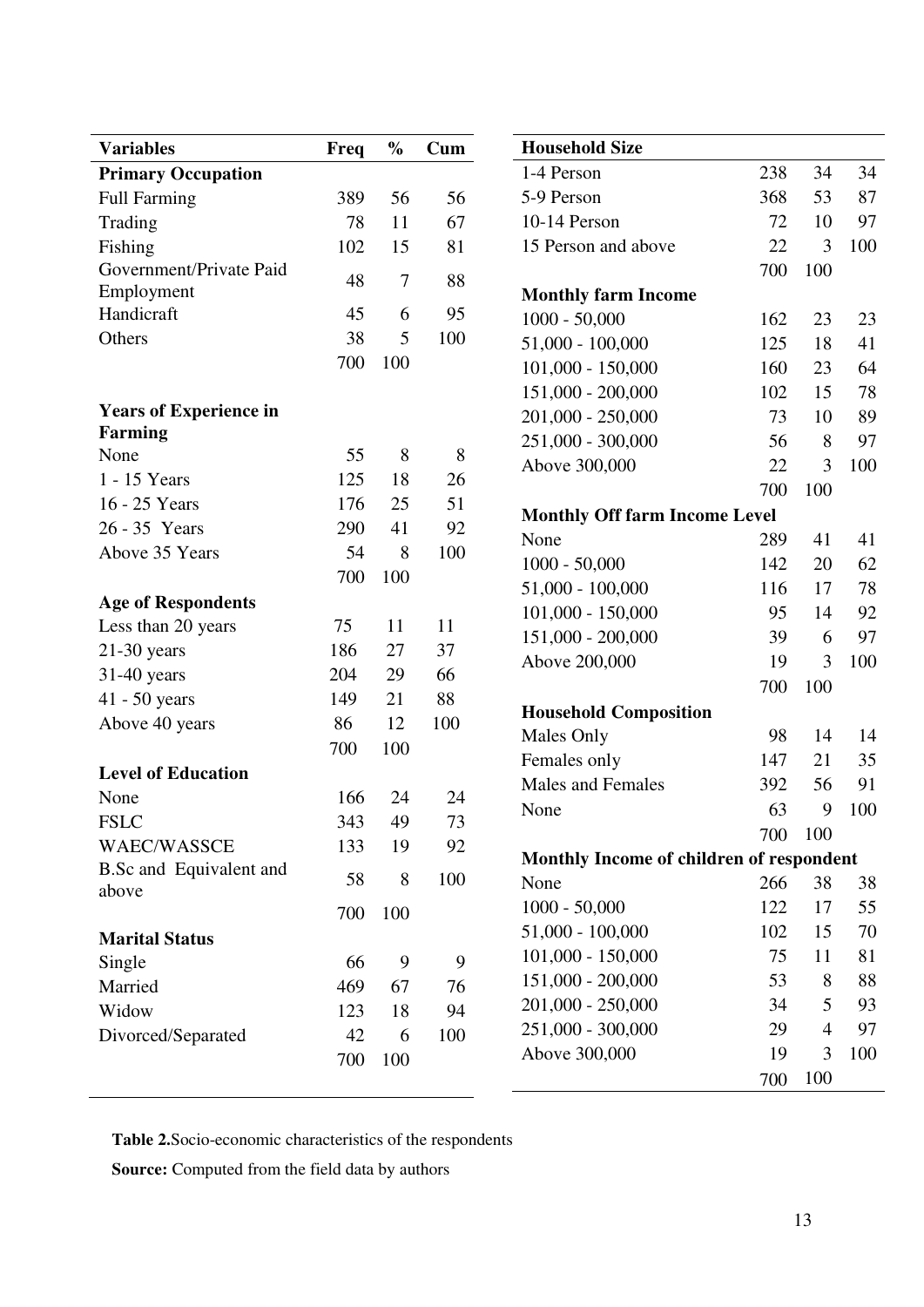#### *4.2 Econometric Analysis*

The important role of the agricultural sector in contributing to food security could be seen reflected in its prioritization in the CSR agenda of multinational oil companies (Figure 3). GMoUs agricultural projects and programmes intervention indicates that there is a growing recognition of agriculture's potential to spur growth and reduce poverty in Nigeria. According to the World Bank (2014), agriculture accounts for one-third of Nigeria's gross domestic product (GDP), and two-third of its citizens rely on the sector for their incomes. MOCs investment in agriculture is in line with development agenda, and will not only improve productivity and the country's ability to feed a growing population, but will also lift families out of poverty.

|             |               |              |       |       |       |       |        |       | $95.0\%$ C.I. for |
|-------------|---------------|--------------|-------|-------|-------|-------|--------|-------|-------------------|
|             |               | $\, {\bf B}$ | S.E.  | Wald  | df    | Sig.  | Exp(B) |       | EXP(B)            |
|             |               | Lower        | Upper | Lower | Upper | Lower | Upper  | Lower | Upper             |
| Step $1(a)$ | Age           | 126          | .009  | 3.205 |       | .073  | .983   | .966  | 1.002             |
|             | PriOcc        | .114         | .212  | .033  | T     | .856  | .962   | .635  | 1.459             |
|             | <b>HHSize</b> | .314         | .021  | .492  | T     | .483  | .986   | .947  | 1.026             |
|             | Edu           | .017         | .021  | .652  |       | .419  | 1.017  | .977  | 1.059             |
|             | AY            | .096         | .114  | .715  | л.    | .398  | .908   | .727  | 1.135             |
|             | <b>EXP</b>    | 047          | .115  | .171  | 1     | .679  | .954   | .761  | 1.194             |
|             | MS            | 073          | .135  | .291  |       | .038  | 1.930  | .713  | 1.212             |
|             | <b>HHcom</b>  | $-.219$      | .312  | .033  |       | .456  | .562   | .435  | 1.459             |
|             | Ychild        | $-017$       | .115  | .171  | Ι.    | .679  | .954   | .761  | 1.194             |
|             | <b>GMOU</b>   | .521         | .061  | 7.137 |       | .003  | 5.614  | 1.045 | 1.443             |
|             | Constant      | 3.219        | .667  | 1.940 |       | .164  | 4.331  |       |                   |

a Variable(s) entered on step 1: *Age*, *PriOcc*, *HHSize*, *Edu*, *AY*, *HHCom, MS*, *Ychild,GMOU, Gender*.

**Table 3:** Projected effects of multinational oil firms' CSR investment using GMOU on female farmers' empowerment (access to farm input) in the Niger Delta region

**Source:** Computed from the field data by authors.

The analysis of Table 3 indicates that GMoUs effects on women's access to modern agricultural inputs could yield enormous benefits for women and their families, communities and the country. The finding agree with Lamontagne-Godwin *et al* (2018) in Pakistan, in that closing the gender gap in accessing modern agricultural inputs would increase food security and improve livelihoods for the growing population of developing countries. Nonetheless, this observation is in odd with Seymour (2017) in rural Bangladesh, where women access to productive resources as men would not necessarily increase yields on farms and raise total agricultural outputs.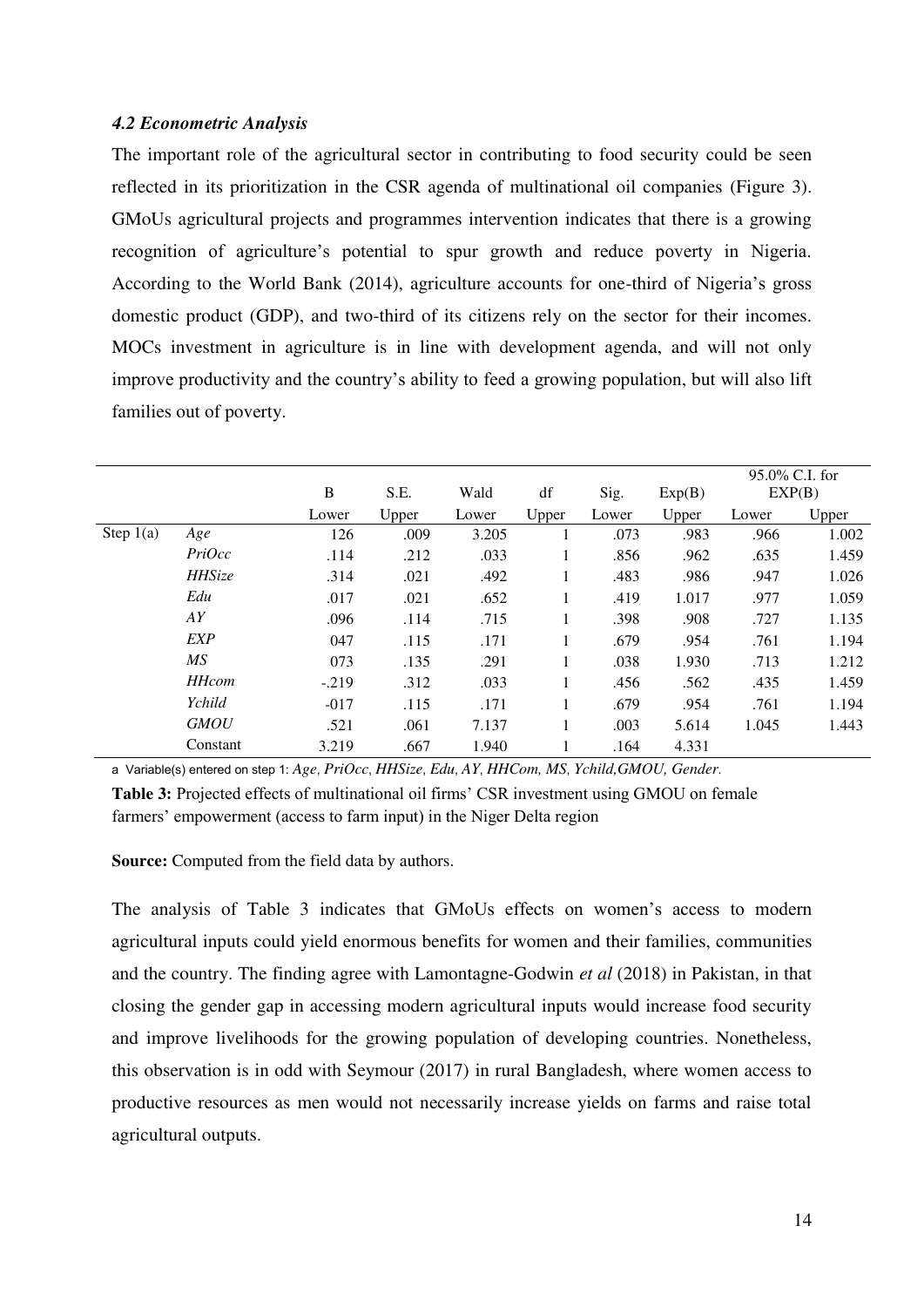| <b>Predictor Variable</b> | Coefficient  | Z - Value        |
|---------------------------|--------------|------------------|
|                           |              | Ê<br>$z =$<br>SE |
| Age                       | .126         | 3.205            |
|                           | $(.009)^{a}$ | $(.073)^{b}$     |
| PriOcc                    | .114         | .033             |
|                           | $(.212)^{a}$ | $(.856)^{b}$     |
| <b>HHSize</b>             | 314          | .492             |
|                           | $(.021)^{a}$ | $(.483)^{b}$     |
| Edu                       | .017         | .652             |
|                           | $(.021)^{a}$ | $(.419)^{b}$     |
| AY                        | .096         | .715             |
|                           | $(.114)^{a}$ | $(.398)^{b}$     |
| Exp                       | 047          | .171             |
|                           | $(.115)^{a}$ | $(.679)^{b}$     |
| MS                        | 073          | .291             |
|                           | $(.135)^{a}$ | $(.038)^{b}$     |
| Ychild                    | 017          | .171             |
|                           | $(.053)^{a}$ | $(.679)^{b}$     |
| <b>HHcom</b>              | $-.219$      | .033             |
|                           | $(.312)^{a}$ | $(.456)^{b}$     |
| <b>GMOU</b>               | $.521*$      | 6.328            |
|                           | $(.041)^{a}$ | $(.003)^{b}$     |
| Constant                  | 3.219        | 1.940            |
|                           | $(.667)^{a}$ | $(.164)^{b}$     |

\* Significant at 5%; - a = this only refers to standard error (SE) b= Associated P Value of the Z value **Table 4**: Z value table of analysis of the impact of multinational oil companies' CSR using GMoU on female farmers' empowerment (access to farm input) in the Niger Delta region

#### **Source:** Computed from the field data by author

A logistic regression analysis was conducted to predict the impact of the MOCs' GMOU on the empowerment of rural female farmer (access to farm input) using the variables in equation above as predictors.

Logit (RWE) = 3.219 + .521GMOU + .126 Age + .114 PriOcc + .314 HHSize +.017Edu +.096 AY + (.219) Ychild + 047*YOMH* + 073Ms + 047Exp

A test of the full model against a constant only model was statistically significant, indicating that the predictors as a set reliably distinguished between the "yes" and "no" impact of CSR (chi square = 45.210, p <.000 with df= 8). Nagelkerke's  $R^2$  of .814 indicated a strong relationship between prediction and grouping. Prediction success overall was 92%. (93% for yes and 91% for the no).The Z- value for GMOU is 6.328, with an associated p-value of .003. Based on the set 5% significant level, the study concluded that CSRs of the MOCs under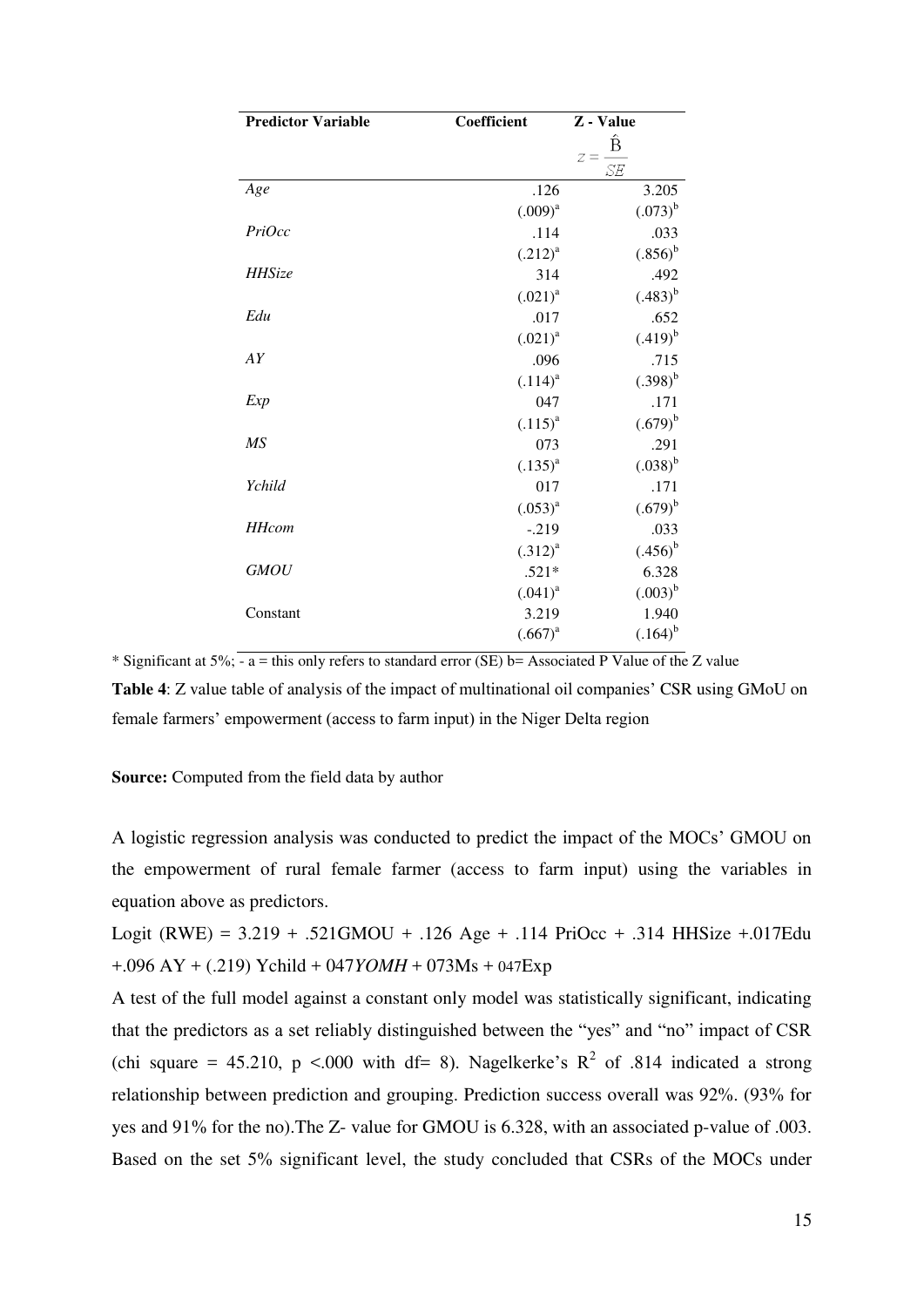GMOU have not made a significant impact on *the Empowerment of rural women farmers (access to farm Input).* However, the EXP (B) value of the Predictor – GMOU is 5.614, this implies that if the MOCs raise their CSR Program targeted to intervene in providing farm input to the rural women farmers by one unit, equivalent of 1USD, the odds ratio is 7.0 times as large and therefore rural women farmers are 7 times more likely to increase their productivity by investing more in farming.

|             |               | B       | S.E.  | Wald  | df           | Sig.  | Exp(B) |       | $95.0\%$ C.I. for<br>EXP(B) |
|-------------|---------------|---------|-------|-------|--------------|-------|--------|-------|-----------------------------|
|             |               | Lower   | Upper | Lower | Upper        | Lower | Upper  | Lower | Upper                       |
| Step $1(a)$ | Age           | 037     | .009  | 3.205 |              | .073  | .983   | .966  | 1.002                       |
|             | PriOcc        | $-319$  | .212  | .033  | -            | .856  | .962   | .635  | 1.459                       |
|             | <b>HHSize</b> | .431    | .021  | .492  | $\mathbf{I}$ | .483  | .986   | .947  | 1.026                       |
|             | Edu           | $-007$  | .021  | .652  |              | .419  | 1.017  | .977  | 1.059                       |
|             | AY            | $-016$  | .114  | .715  | л.           | .398  | .908   | .727  | 1.135                       |
|             | Ychild        | $-017$  | .115  | .171  | л.           | .679  | .954   | .761  | 1.194                       |
|             | Exp           | 321     | .124  | 2.895 |              | .029  | 1.810  | .635  | 1.033                       |
|             | MS            | $-013$  | .135  | .291  | 1            | .038  | 1.930  | .713  | 1.212                       |
|             | <b>HHcom</b>  | $-.319$ | .312  | .033  |              | .456  | .562   | .435  | 1.459                       |
|             | <b>GMOU</b>   | 1.241   | .061  | 5.174 |              | .003  | 11.143 | 1.045 | 1.443                       |
|             | Constant      | 1.816   | .667  | 1.940 |              | .164  | 5.131  |       |                             |

a Variable(s) entered on step 1: *Age*, *PriOcc*, *HHSize*, *Edu*, *AY*, *YchildExp*, *Ms*, *GMOU, HHcom*.

**Table 5:**Projected effects of multinational oil firms' CSR investment using GMOU on female farmers empowerment (advocacy for access to land) in the Niger Delta region

**Source:** Computed from the field data by authors

The analysis of Table 5 estimates the effects of MOCs interventions on policy advocacy for women access to agricultural land that could lift people out of hunger. This finding conforms with Slavcherska (2015) in Tanzania, in that control over and ownership of agricultural land is a critical component of well-being. Like income, land assets can be converted to cash, but they are also multidimensional. Nevertheless, this finding disagree with Rahman (2008), in that whosoever that controls these assets within the household is critical to household and individual well-being, and how these assets are allocated within households has important implications for a range of outcomes. Anyanwu *et al* (2016) agree that policy makers, donor governments and development partners should turn their attention to key drivers of income inequalities, especially in African countries.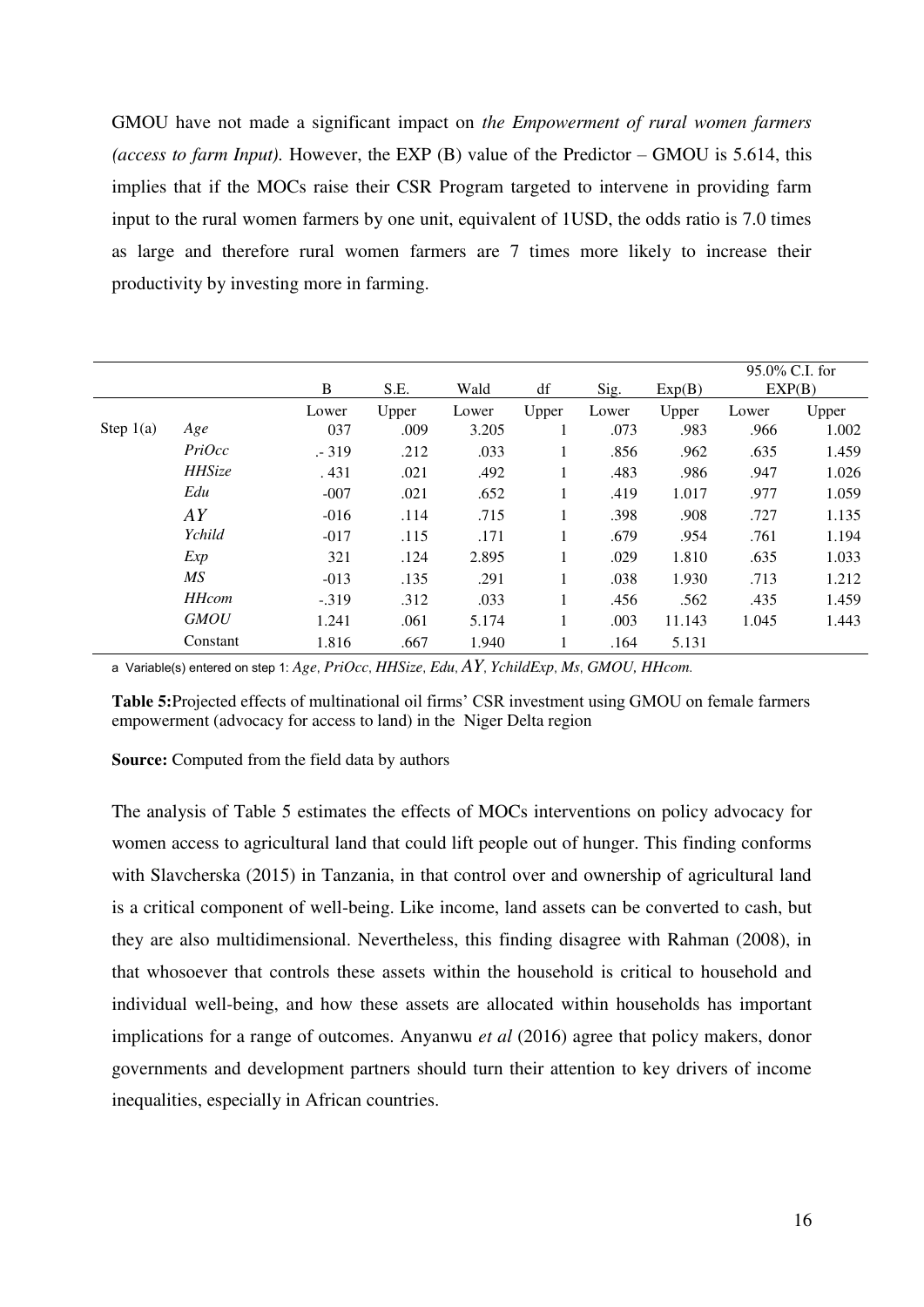| <b>Predictor Variable</b> | Coefficient  | Z - Value        |
|---------------------------|--------------|------------------|
|                           |              | Ê<br>$z =$<br>SE |
| Age                       | 0.037        | 3.205            |
|                           | $(.019)^{a}$ | $(.073)^{b}$     |
| PriOcc                    | $-.319$      | .033             |
|                           | $(.142)^{a}$ | $(.856)^{b}$     |
| <b>HHSize</b>             | 431          | .492             |
|                           | $(013)^{a}$  | $(.483)^{b}$     |
| Edu                       | $-.007$      | .652             |
|                           | $(.012)^{a}$ | $(.419)^{b}$     |
| AY                        | .016         | .715             |
|                           | $(.042)^{a}$ | $(.398)^{b}$     |
| Ychild                    | 017          | .171             |
|                           | $(.053)^{a}$ | $(.679)^{b}$     |
| Exp                       | 321          | 2.895            |
|                           | $(.132)^{a}$ | $(.029)^{b}$     |
| MS                        | 013          | .291             |
|                           | $(.130)^{a}$ | $(.038)^{b}$     |
| <b>HHcom</b>              | $-.319$      | .033             |
|                           | $(.205)^{a}$ | $(.456)^{b}$     |
| <b>GMOU</b>               | $1.241*$     | 5.174            |
|                           | $(.052)^{a}$ | $(.003)^{b}$     |
| Constant                  | 1.816        | 1.940            |
|                           | $(.667)^{a}$ | $(.164)^{b}$     |

\* Significant at 5%; - a = this only refers to standard error (SE) b= Associated P Value of the Z value **Table 6 :** *Z* value table of analysis of the impact of multinational oil companies' CSR using GMOU on female farmers' empowerment (advocacy for access to land) in the Niger Delta region.

#### **Source:** Computed from the field data by authors

A logistic regression analysis was conducted to predict the impact of GMOU on the female farmers' access to land using the variables in equation above as predictors.

Logit (RWE) = 1.816 + 1.241GMOU + .037Age + (.319) PriOcc +.431HHSize + (.007) Edu +. (016) AY + (.319) HHcom + (017)*Ychild* + 321Exp + 013MS

A test of the full model against a constant only model was statistically significant, indicating that the predictors as a set reliably distinguished between the "yes" and "no" impact of CSR (chi square = 45.210, p <.000 with df= 8). Nagelkerke's  $R^2$  of .916 indicated a strong relationship between prediction and grouping. Prediction success overall was 92%. (94% for yes and 90% for the no).The Z- value for GMOU is 5.174, with an associated p-value of .013. Based on the set 5% significant level, the study concluded that CSRs of the MOCs under GMOU have not made a significant impact onthe productivity of female farmers by advocacy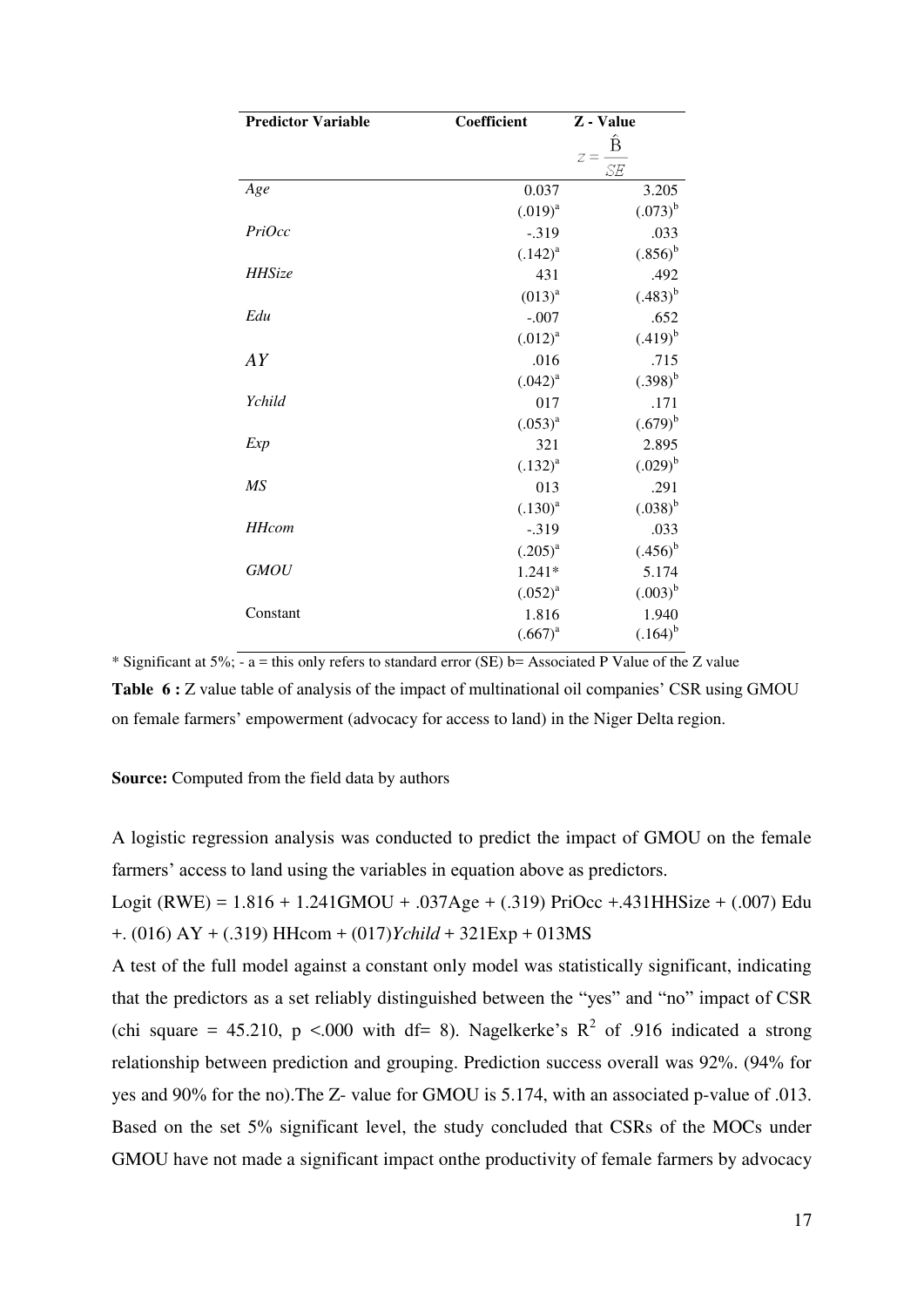for access to land among the rural people.However, the EXP (B) value of the Predictor – GMOU is 11.143, this implies that if the MOCs raise their CSR Program targeted to improve advocacy for female farmers to have free and unhindered access to land by one unit, equivalent of 1USD, the odds ratio is 11.1 times as large and therefore rural women farmers are 11.1 times more likely to increase their productivity through this access to land.

#### *4.3 Main findings*



**Figure 2:** Percentage distribution of the rural women farmers according to their major challenge in the Niger Delta

**Source:** Computed from the field data by authors

The analysis of Figure 2 shows that the major challenge on the rural female farmers is access to land. About 39% of the rural female farmers complained that their major challenge is land, whereas 18% complained of input. Access to credit accounts for 9%, poor transportation 17%, inadequate experience to use the improved inputs accounts for 11%. It is on this note that we emphasis that any CSR intervention targeted to improve the rural women's access to land and inputs will amount to a lot of inclusive growth in the rural communities. Hence we advocate that emphasis on advocacy by the MOCs to change cultural practices that deny women access to land will be a positive step in right direction.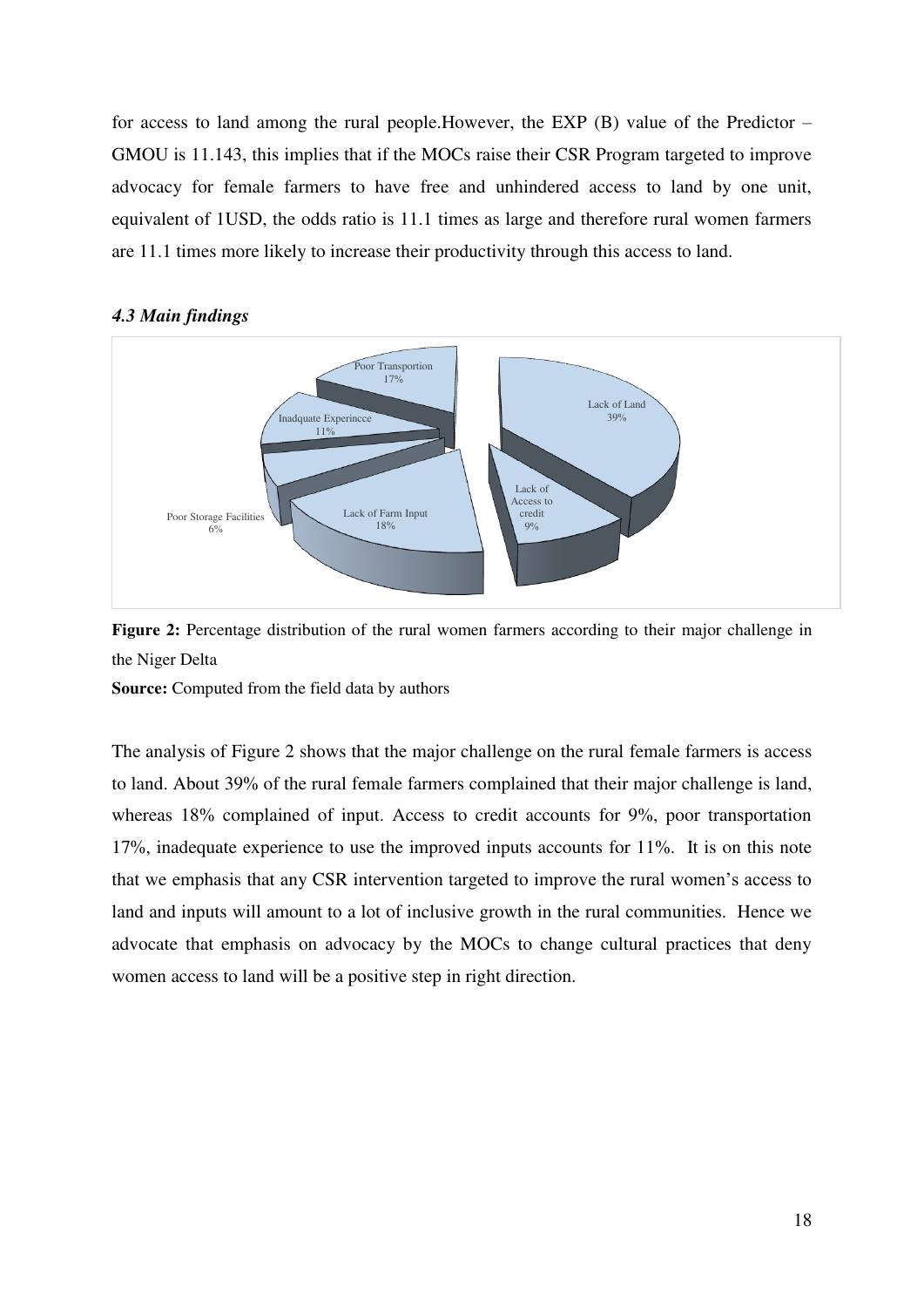

**Figure 3***.*Percentage distribution of GMoUs intervention of MOCs by sectors in the Niger Delta. **Source:** Computed from the field data by author.

The analysis of Figure 3 shows that education in the form of provision of infrastructure, library and laboratory equipment, scholarship and teachers training accounts for 23% of the CSRs of the MOCs, health services accounted for 18% of the CSR. Most interestingly is that it appears there is no deliberate effort targeted at women empowerment in the subject of our discussion; but youth empowerment (including male and female) through direct employment by the MOCs accounts for 7% of the CSR. Agriculture and rural farming which is not only for the women accounts for 7% and this is about the only intervention that is purely rural based; it is also interesting to note that, most of other forms of CSR are urban-based. Based on this finding, we posit that a deliberate effort targeted at the rural women farmers especially on advocacy for their access to land and farm input, will go a long way to enhancing the productivity of the rural women.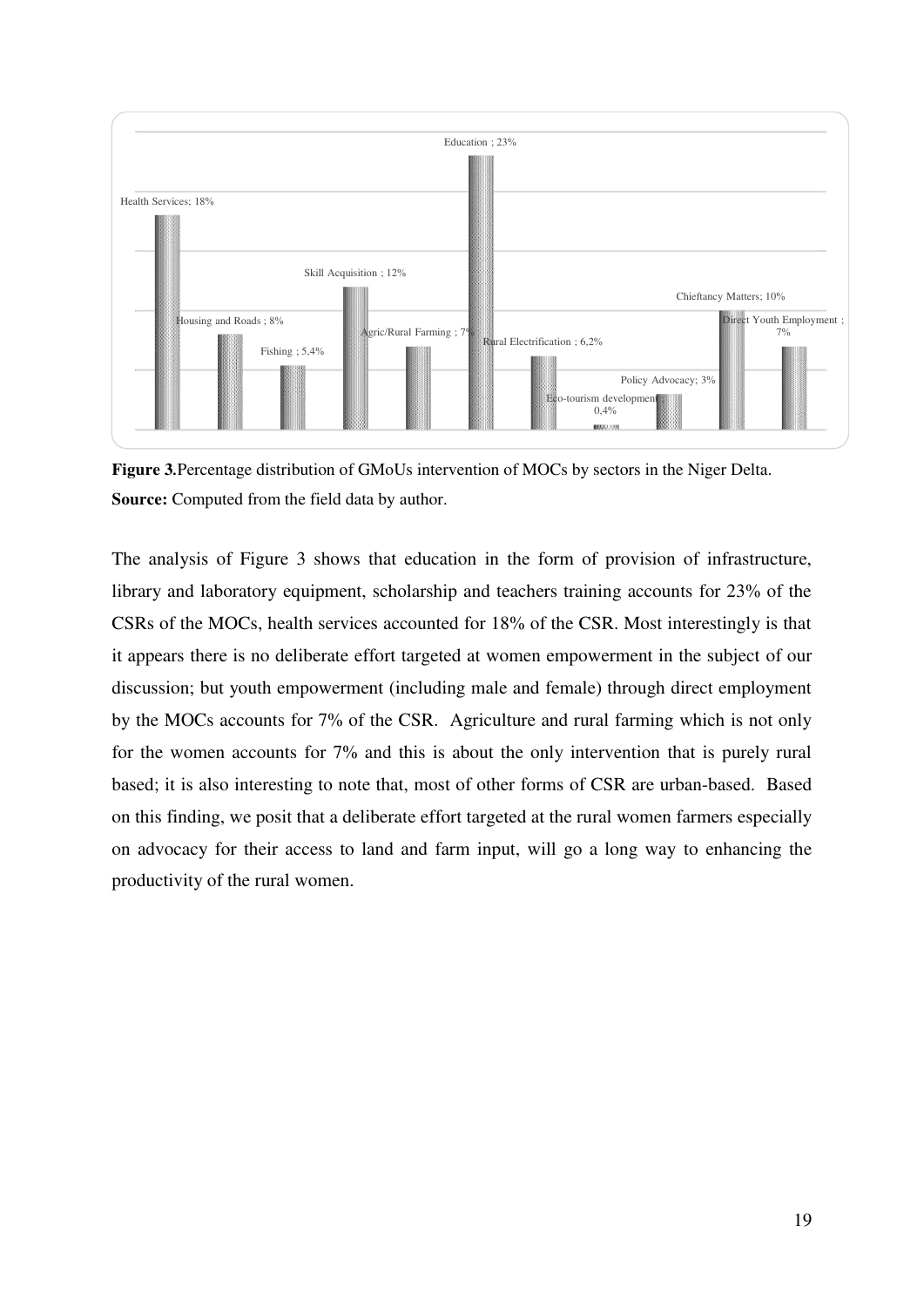|                | Willing to get involved<br>full time | Willing to get involved<br>part-time | Not intrested at all | Undicided |
|----------------|--------------------------------------|--------------------------------------|----------------------|-----------|
| <b>■Série1</b> | 48%                                  | 26%                                  | 14%                  | $12\%$    |

**Figure 4.**Percentage distribution of the women's willingness to be involved in farming **Source:** Authors' calculation

The analysis of Figure 4 suggests that the interests of most rural women are in farming enterprises, but the 14% not willing to farm, probably were the riverine women occupied with helping their husbands in artisanal fisheries or petty trading of local gins (Kaikai). Hence, the key hindrance to agricultural development and broader growth in the region remains the wide and pervasive agenda gap in access to agricultural land asset and inputs in agricultural productivity. This finding tends to concur with Oseni *et al* (2015) in that women comprise nearly half of the labour force in Nigeria's agricultural sector, but they produce less per hectare than men. Also Aguilar *et al* (2015) in Ethiopia agree that the numerous disadvantages that women in agriculture face include accessing the same resources, land assets, inputs, training, markets and opportunities as men. In Malawi, Karamba and Winters (2015) remarks that women also face ingrained norms and institutional barriers that further widen the gap. Therefore, tackling the barriers that hold back the participation of female farmers in the GMoUs could both enhance gender equality and usher in broader economic activities in the Niger Delta region.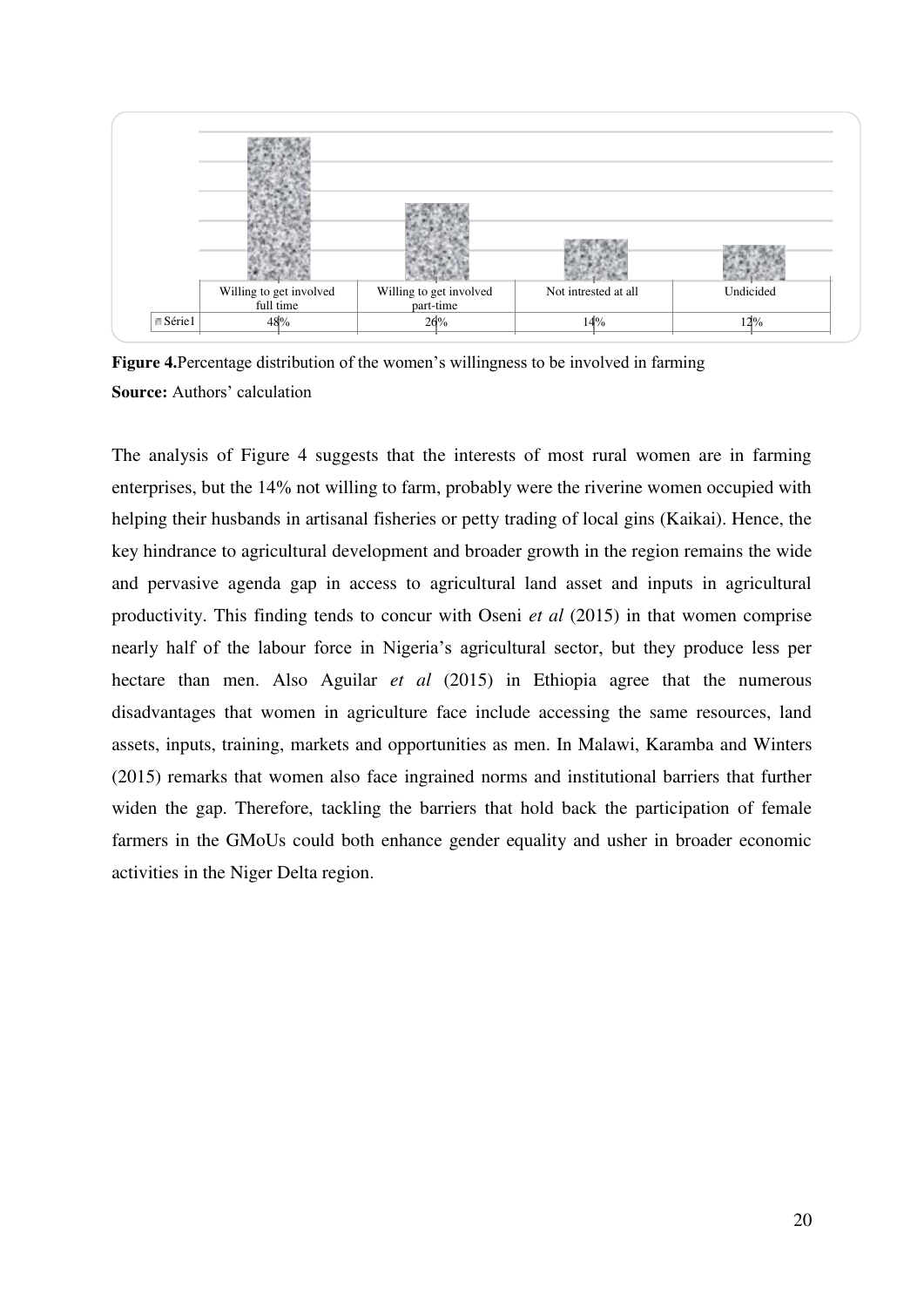

Where

|                                                                                                | $A =$ Above 200,000    |  | $B = 151,000 - 200,000$ $C = 101,000 - 150,000$ |  |            |  |  |  |
|------------------------------------------------------------------------------------------------|------------------------|--|-------------------------------------------------|--|------------|--|--|--|
|                                                                                                | $D = 51,000 - 100,000$ |  | $E = 1000 - 50.000$                             |  | $F = None$ |  |  |  |
| <b>Figure 5:</b> Rate of receipt of intervention in cultural tourism development from the MOCs |                        |  |                                                 |  |            |  |  |  |
| <b>Source:</b> Authors' calculation                                                            |                        |  |                                                 |  |            |  |  |  |

The analysis of Figure 5 suggests that GMoUs intervention in rural women's empowerment in the Niger Delta have not received significant attention. The result shows that 62% of the farmers could not access interventions from the MOCs, whereas 38% could access very little via the GMoUs. This suggests that agriculture in the Niger Delta may not fulfill its potential, due to lack of investment and insufficient attention for the GMoUs of MOCs. However, recognizing these opportunities and a better understanding of the cultural and traditional understanding of the underlying factors that actually cause the gender gaps, including how these factors vary across different ethnic groups, and what policies can be effectively employed to bridge the gap would require the CBDs attention.

Overall, our findings suggest that the relative priorities of MOCs' corporate social responsibilities in the Niger Delta, Nigeria should be different from the classic American version by Carroll's (1991). Instead, the CSR of MOCs in the Niger Delta should comply with Visser (2006) on the importance of a cultural context in the determination of appropriate CSR priorities and programmes for the host communities. There is also the need for flexibility as suggested by Amaeshi *et al* (2006) in addressing the peculiarity of the socioeconomic challenges in the region, which involves closing the gender gap in agriculture; the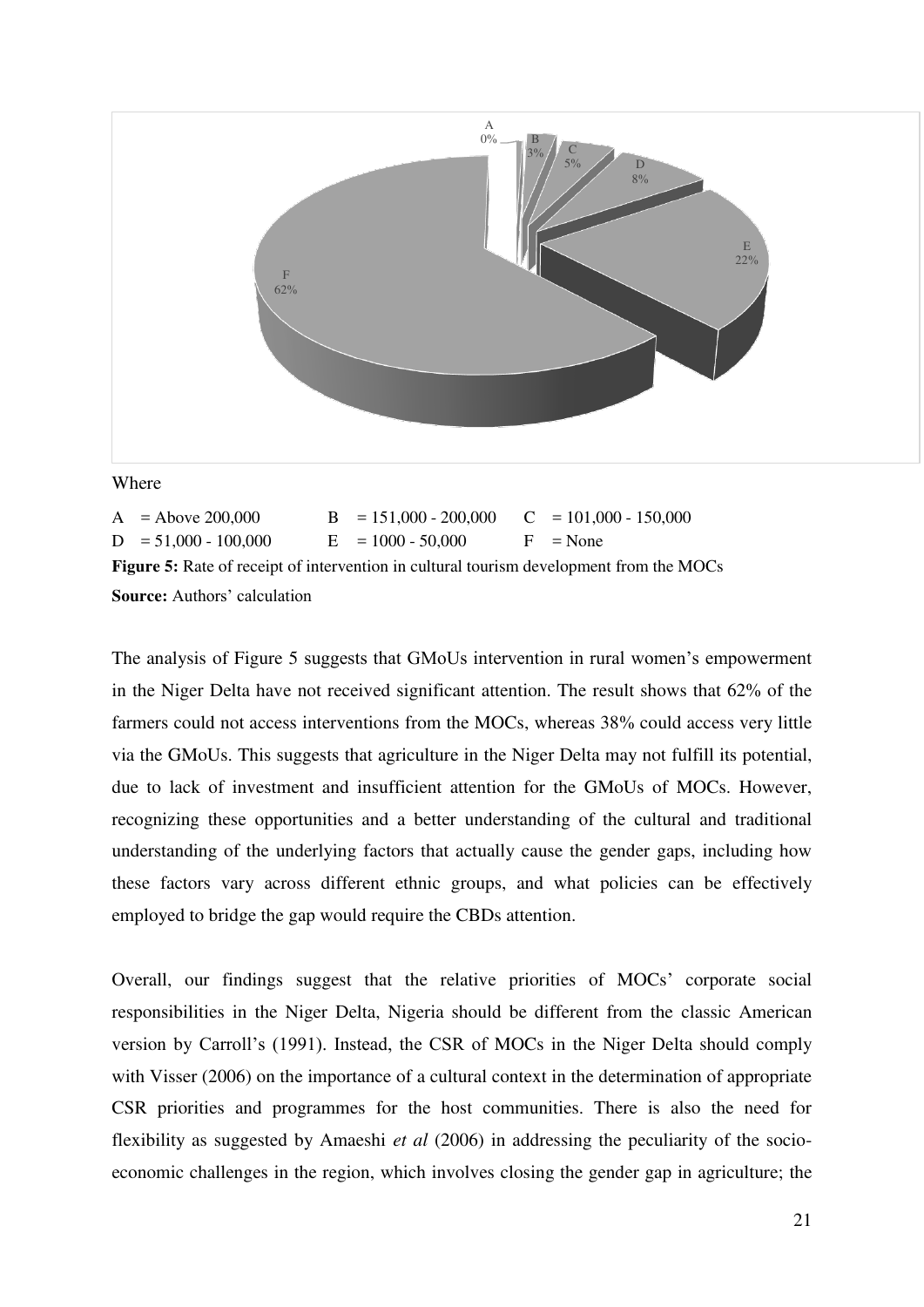traditional source of livelihood of the people. However, in extension and contribution, we argue that if MOCs are to work towards an ideal CSR in the Niger Delta region, closing the gender gaps in accessing agricultural land and inputs would be good both for women and agriculture. To influence agricultural land policy for women in the region, various policy advocacy mechanisms can be used to improve gender equality in land access, such as traditional joint-tithing modalities, land leasing, land use certificate issuances, community and territorial land delimitation programmes, land allocation through state-managed land reform programmes, land law reforms, and other types of land interventions. However, to reach women with modern agricultural inputs, it may be better to work with traditional and cultural groups in which women already participate instead of focusing only on clusters or production-oriented groups; knowing that when a woman gains more control over her income, she gains more say over her important decisions that affect her family, especially her children; families in which women influence economic decisions would allocate more income to food, health, education and children's nutrition. It is therefore our contention in this paper that, MOCs are in a better position to improve gender equality through GMoUs agricultural project interventions; which in turn would translate the region (known with conflict and violence, rise of militant youth groups and sabotage of oil company equipment) into an enabling environment for more widespread responsible business; with people who are better fed, educated and equipped to make productive contribution to their local economies, within agriculture and beyond. Hence, embracing a more localized CSR approach should form the foundation of GMoUs practice of multinational oil companies in sub-Saharan Africa.

#### **5. Conclusion and policy implications**

Though women constitute about 75 percent of farming population in the Niger Delta, working as smallholders and suppliers of labour, their possibilities in agriculture appear to be hindered by cultural norms. Their low productivity when compared with their male counterparts is considered to be an outcome of limited access to agricultural land and inputs. Thus, we set out to assess the impact of a new CSR model of multinational oil companies (MOCs) on gender equality in agriculture in the Niger Delta, Nigeria. Results from the use of the logit model indicated that the General Memorandum of Understandings (GMoUs) model has recorded significant success in different areas of development goals, but has also undermined inequality in agricultural projects and programmes in the region. Cultural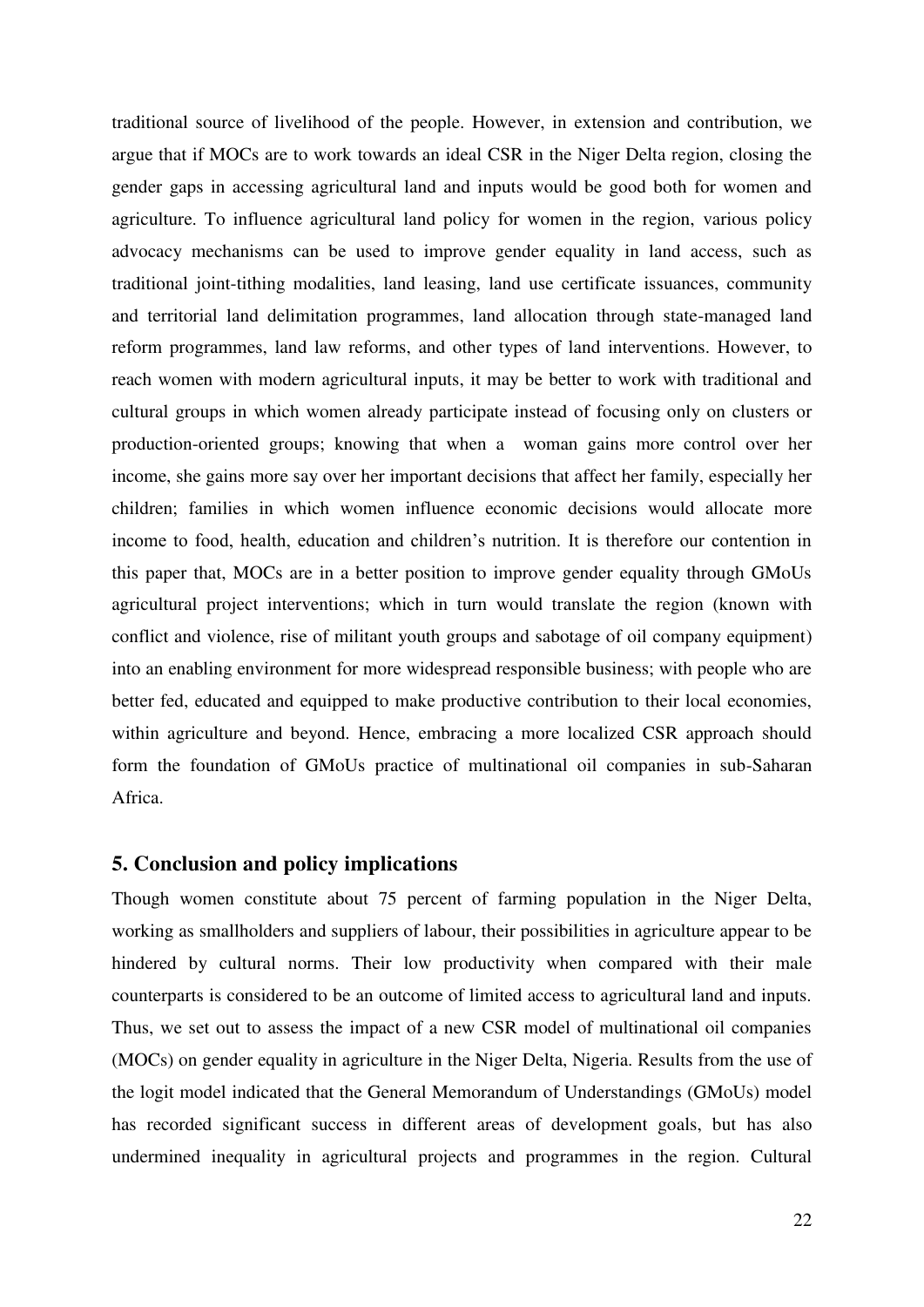obstacles to women's right to own agricultural land and access to inputs were key gender gaps in the region's agricultural development. This implies that if the agricultural productivity of rural women is continuously held back by unequal access to agricultural resources and opportunities, widespread inequality will limit both growth and poverty reduction in Nigeria. This inference is motivated by the documented evidence that the response of poverty to growth is a negative function of inequality (Asongu & le Roux, 2017; Tchamyou *et al*., 2019). The results also showed that rural women farmers depended on GMoUs intervention in policy dialogue and advocacy for women access to agricultural land and inputs. The results suggested that closing the gender gaps in agriculture would require GMoUs reaching rural women with agricultural information and resources through the rural groups in which women already participate, instead of focusing only on clusters/cluster development boards (CDBs) or production oriented groups. Also addressing women's productivity in agriculture would require MOCs working with governments to improve cultural norms by supporting agricultural land reformsto boost food security in Africa.

This investigation adds to the literature on gender in agriculture in five notable ways. Firstly, we identified the key gender gaps in Niger Delta agricultural development. Secondly, the research provided insights into the usefulness of GMoUs in improving opportunities for women farmers in Africa. Thirdly, unlike former studies, this study makes use of a quantitative methodology, keeping in mind that quantitative works on the impact of CSR in the region are lacking. Fourthly, the investigation seeks to explore the nature of Africa's conceptualization of CSR models within the context of rural female farmers. Fifthly, we put forward policy suggestions that would aid MOCs to successfully tackle the challenges of CSR implementation in Africa. To our knowledge, this is the first study that surveys the relevance of GMoUs in African agriculture within the framework gender equality.

### **Disclosure statement**

No potential conflict of interest was reported by the authors.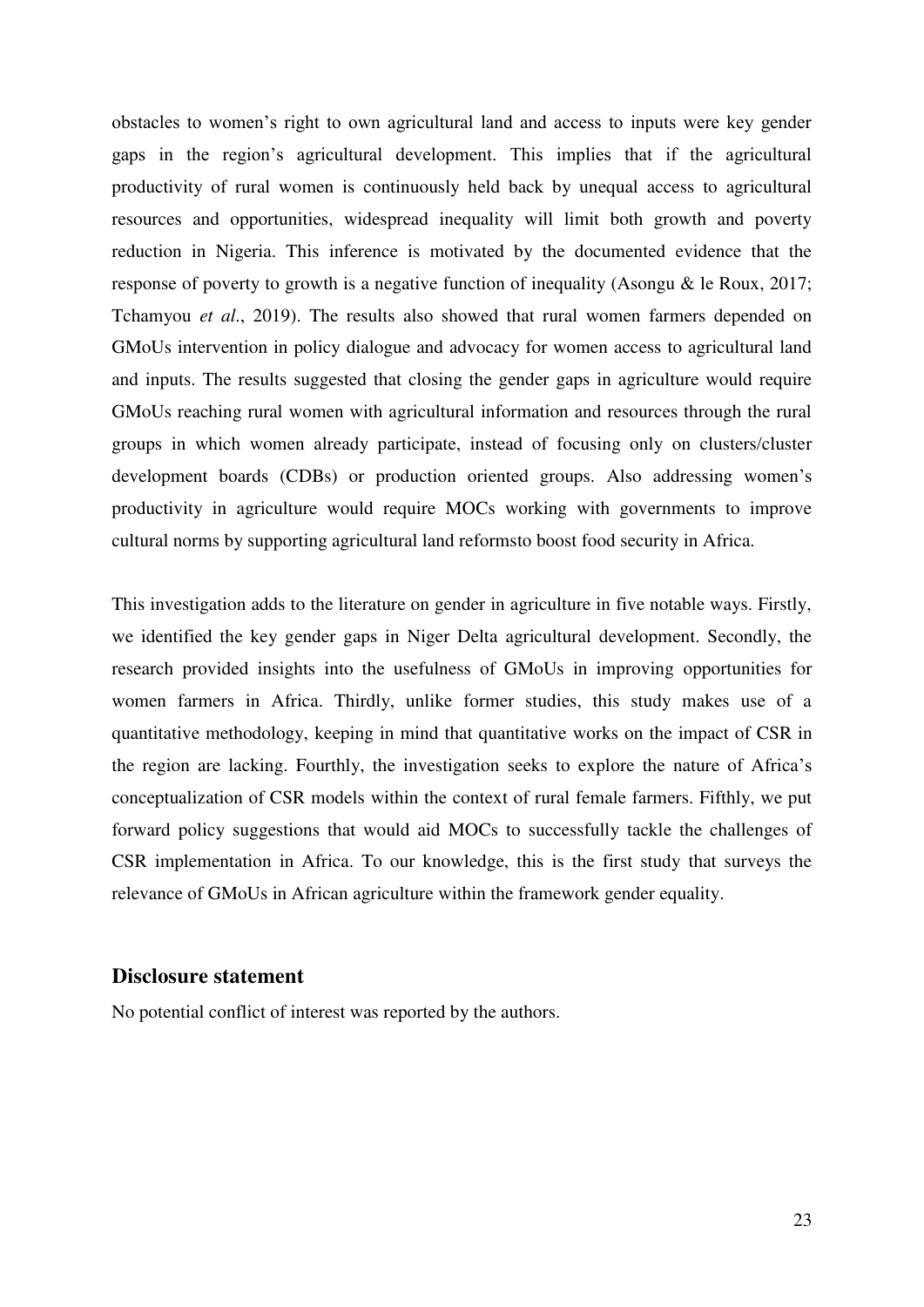# **References**

- African Development Report 2015.*Growth, poverty and inequality nexus: Overcoming barrier to sustainable development.* Abidjan: African Development Bank.
- Aguilar A, Carranza E, Goldstein M, Killic T, Oseni G 2015. Decomposition of gender differentials in agricultural productivity in Ethiopia. *Agricultural Economics* 46(3): 311-334.
- Akpan W 2006. Between responsibility and rhetoric: Some consequences of CSR practice in Nigeria's oil province. *Development Southern Africa* 23(2): 223-240.
- Alfred C 2013. Global memorandum of understanding: An analysis of Shell Petroleum Development Companies Current Community Development Model in the Niger Delta. *International Journal Innovative Social Science and Humanities Research 2*(1): 1-14.
- Amaeshi K, Adi B, Ogbechie C, Amao O 2006. Corporate social responsibility in Nigeria: Western mimicry or indigenous influence? *Journal of Corporate Citizenship*24: 83- 99.
- Anyanwu JC, Erhijakpor AE, Obi E 2016. Empirical analysis of the key drivers of income inequality in West Africa.*African Development Review*28(1): 18-38.
- Asongu SA 2018. Comparative sustainable development in sub-Saharan Africa. *Sustainable Development*. DOI: /abs/10.1002/sd.1733.
- Asongu SA, le Roux S 2017. Enhancing ICT for inclusive human development in Sub-Saharan Africa, *Technological Forecasting and Social Change*, 118(May): 44–54.
- Asongu SA, Odhiambo NM 2018. Environmental Degradation and Inclusive Human Development in Sub-Saharan Africa. *Sustainable Development*. https://doi.org/ 10.1002/sd.1858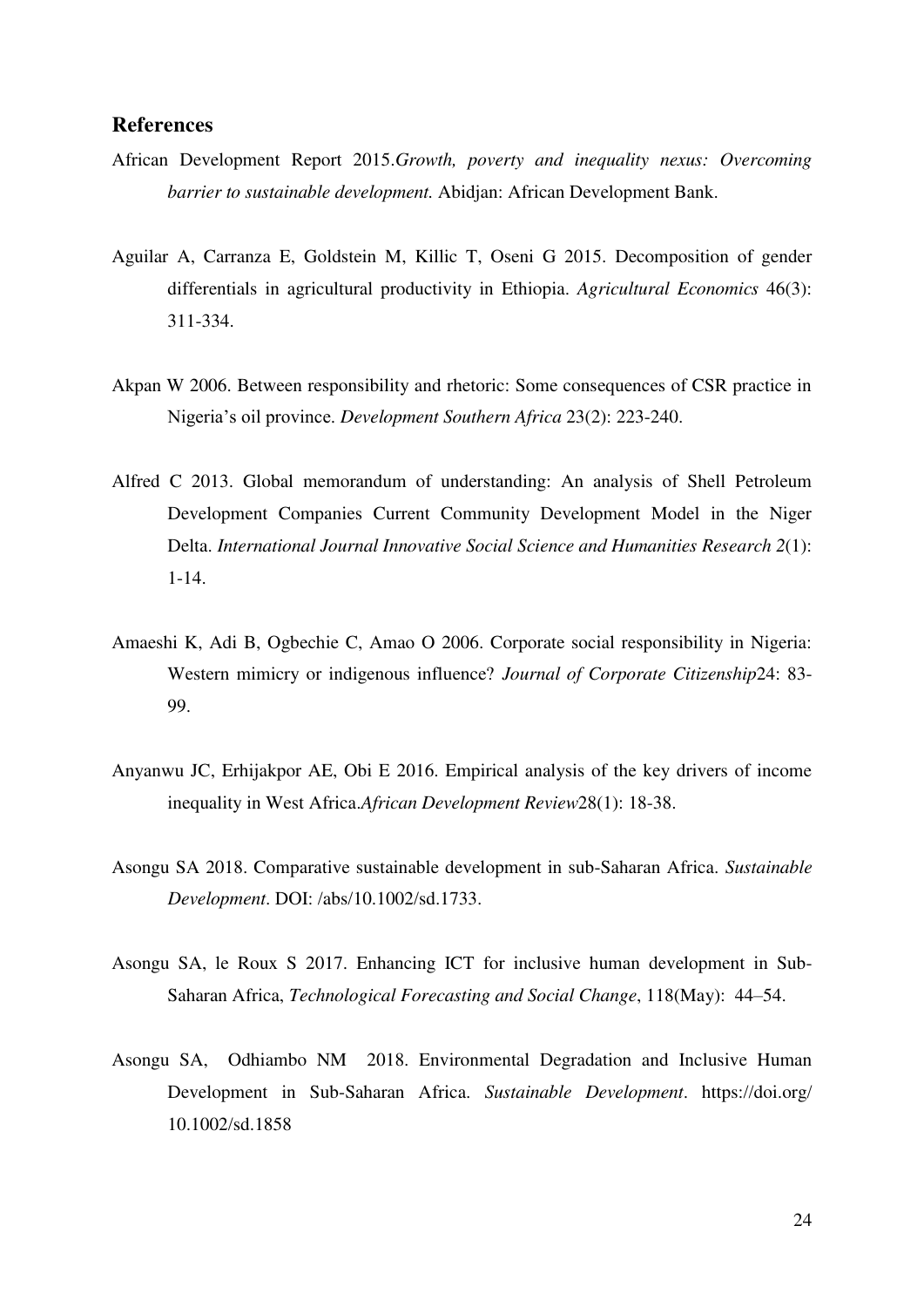- Bayraktar N, Fofack H 2018. A Model for Gender Analysis with Informal Productive and Financial Sectors. *Journal of African Development* 20(2): 1-20.
- Carroll AB 1991. The pyramid of corporate social responsibility: Towards the moral management of organizational stakeholders. *Business Horizons*34: 39-48.
- Chevron 2014.*Corporate responsibility report of Chevron in Nigeria.*Lagos: Policy, Government & Public Affairs (PGPA) Department of Chevron in Nigeria.

Cochran WG 1977. Sampling techniques.3<sup>rd</sup> Edition, New York: John Wiley.

- Collins AM 2015. Empowerment as efficiency and participation: Gender in responsible agricultural investment principles. *International Feminist Journal of Politics*18(4): 559-573.
- Doss CR 2018. Women and agricultural productivity: Reframing the issues. *Development Policy Review* 36(1): 35-50.
- Edoho FM 2008. Oil transnational corporations: Corporate social responsibility and environmental sustainability. *Corporate Social Responsibility and Environmental Management*15(4): 210-222.
- Efobi UR, Tanankem BV, Asongu S A 2018. Female Economic Participation withInformation and Communication Technology (ICT) Advancement: Evidence from Sub Saharan Africa. *South African Journal of Economics* 86(2):231-246.
- Ekhator EO 2014. Corporate social responsibility and Chinese oil multinationals in the oil and gas industry of Nigeria: An appraisal. *Cadern De EsthudosAfricanos*28: 119-140.
- Elu J 2018. Gender and Science Education in Sub-Saharan Africa-Keynote address at the African Development Bank/African Finance and Economic Association Luncheon, Chicago, January 7, 2017. *Journal of African Development* 20(2): 105-110.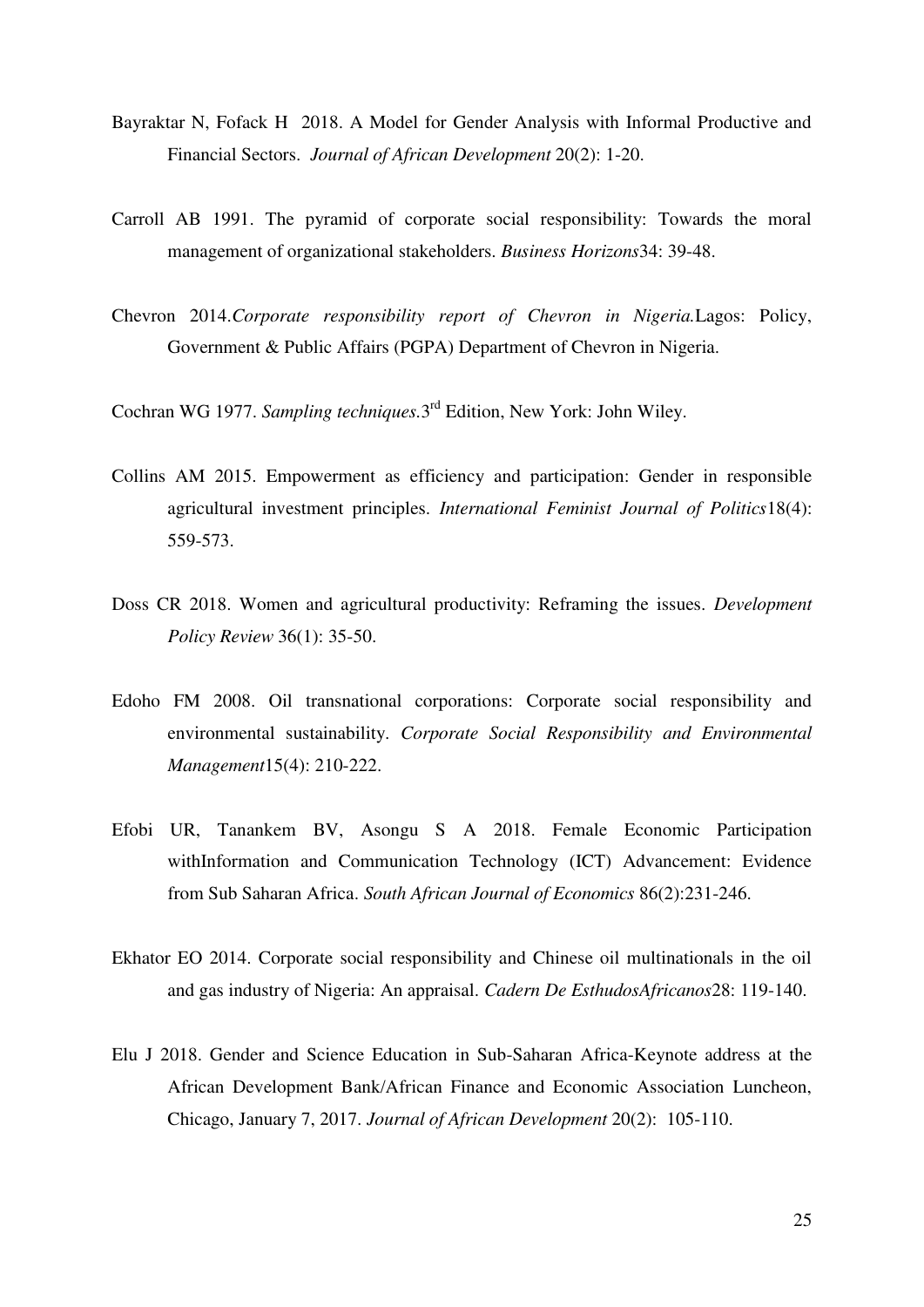- Eweje G 2006. Environmental costs and responsibilities resulting from oil exploration in developing countries: The case of the Niger Delta of Nigeria. *Journal of Business Ethics* 69(1): 27-56.
- FAO 2011.*The state of food and agriculture: Women in agriculture-closing the gender gap for development.* Rome: Food and Agriculture Organization.
- Farnworth CR, Baudron F, Anderson JA, Misiko M, Stirling CM 2016. Gender and conservation agriculture in East and South Africa: Towards a research agenda. *International Journal of Agricultural Education and Sustainability* 14(2): 142-165.
- Fisher J, Rucki K 2017. Re-conceptualizing the Science of Sustainability: A Dynamical Systems Approach to Understanding the Nexus of Conflict, Development and the Environment. *Sustainable Development*, 25(4): 267–275.
- IFPRI 2014.*Gender in agriculture: closing the knowledge gap.* Washington, D.C: International Food Policy Research Institute.
- Frynas J 2009.*Beyond corporate social responsibility: Oil multinationals and challenges.*  Cambridge: Cambridge University Press.
- Idemudia U 2014. Corporate-community engagement strategies in the Niger Delta: Some Critical reflections. *The Extractive Industries and Society*1(2): 154-162.
- IMF 2018. IMF executive board concludes 2018 article IV consultation with Nigeria-Country report No. 18/63 Washington DC: International Monetary Fund.
- Ite UE 2007. Changing times and strategies: Shell's contribution to sustainable community development in the Niger Delta, Nigeria. *Sustainable Development*15(1): 1-14.
- Jafry T, Sulaiman R 2013. Gender inequality and agricultural extension.*The Journal of Agricultural Education and Extension* 19(5): 433-436.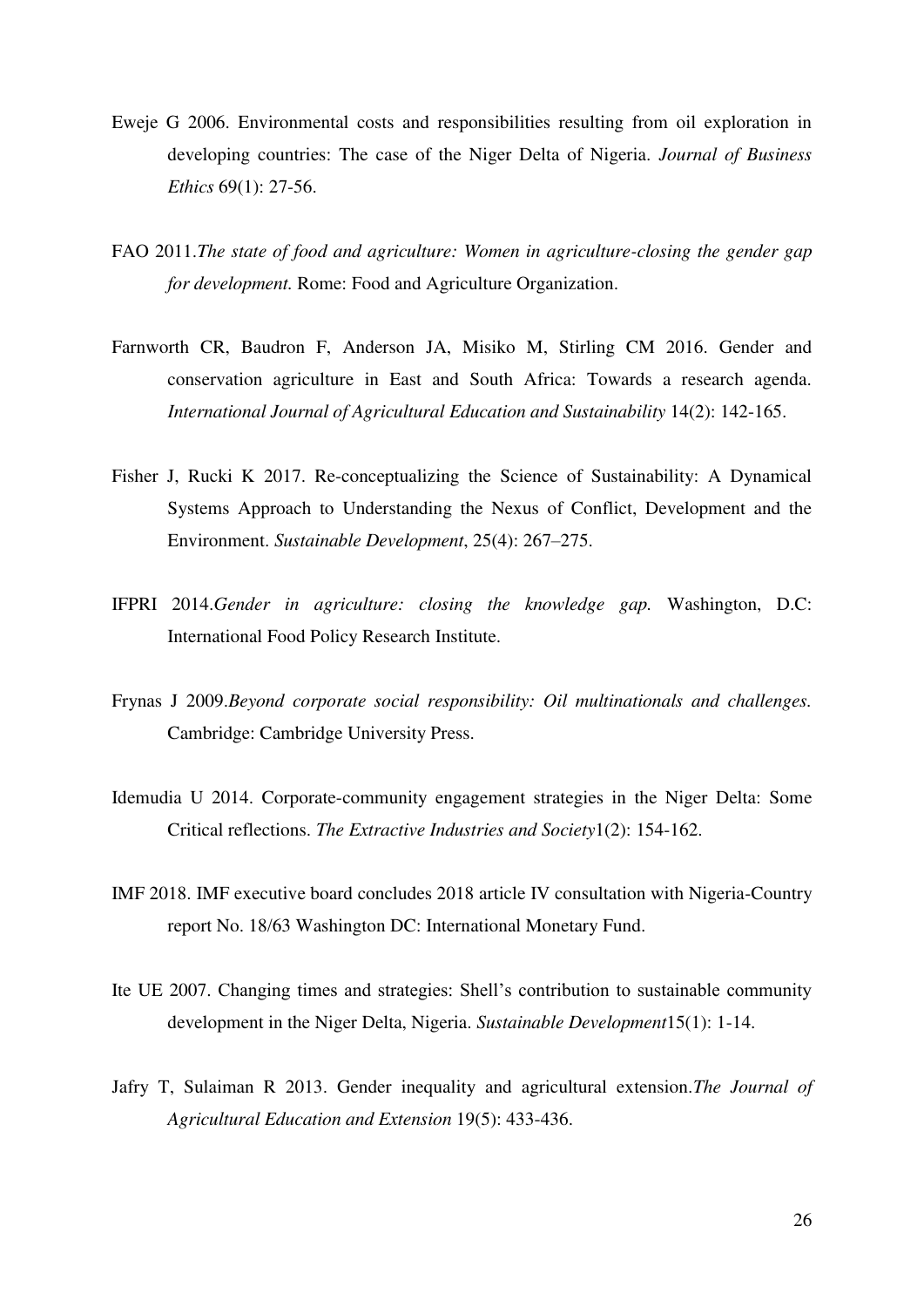- Karamba RW, Winters PC 2015. Gender and agricultural productivity: Implications of the farm input subsidy programme in Malawi. *Agricultural Economics* 46(3): 357-374.
- Killic T, Winters P, Carletto C 2015. Gender and agriculture in sub-Saharan Africa: Introduction to the special issue. *Agricultural Economics*46(3): 281-284.
- Kristjanson P, Bryan E, Bernier Q, Twyman J, Meinzen-Dick R, Kieran C, Ringler C, Jost C, &Doss, C 2017. Addressing gender in agricultural research for development in the face of a changing climate: where are we and where should we be going? *International Journal of Agricultural Sustainability*15(5): 482-500.
- Lamontagne-Godwin J, Williams, FE, Aslam N, Cardey S, Dorward P, Almas M 2018. Gender differences in use and preferences of agricultural information sources in Pakistan.*The Journal of Agricultural Education and Extension, doi:10.1080/1389224x.2018.1491870.*
- LompoK, Trani, JF 2013. Does corporate social responsibility contribute to human development in developing countries? Evidence from Nigeria.*Journal of Human Development and Capabilities*14(2): 241-265.
- Mannah-Blankson T 2018. Gender Inequality and Access to Microfinance: Evidence from Ghana. *Journal of African Development* 20(2): 21-33.
- Manyire H, Apekey AD 2013. *Mainstreaming gender equality in African agricultural research and development: A study of constraints and opportunities.*Accra: Forum for Agricultural Research in Africa (FARA).
- Mukasa AN, Salami AO 2016. Gender equality in agriculture: what are really the benefits for sub-Saharan Africa? *Africa Economic Brief* 7(3).
- Muthuri JN 2012. *Corporate social responsibility in Africa: Definitions, issues and processes.*Royal Hollowing University of London, School of Management Research Seminar.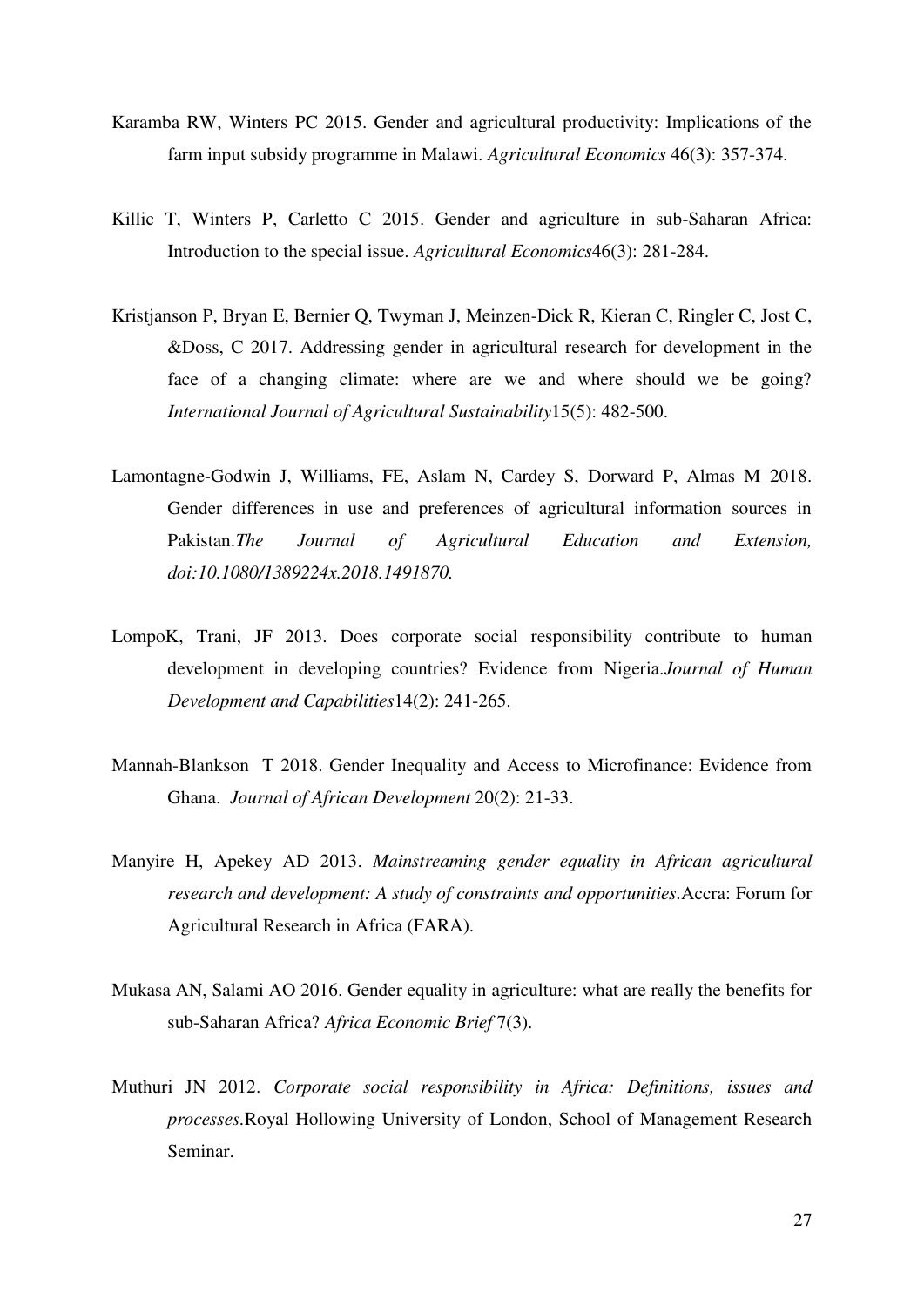- NDDC 2001.*The Niger Delta: A brief history.* Port-Harcourt: Niger Delta Development Commission.
- NDDC 2004.*Niger Delta regional development master plan: Draft 3.* Port-Harcourt: Niger Delta Development Commission.
- NPC 2007.Report of Nigeria's national population commission on the 2006 census.*Population and Development Review*33(1): 206-210.
- Oseni G, Corral P, Goldstein M, Winters P 2015. Expanding gender differentials in agricultural production in Nigeria. *Agricultural Economics*46(3): 285-310.
- Palocios-Lopez A, Christiaensen L, Killic, T 2017. How much of the labour in African agriculture is provided by women? *Food Policy* 67: 52-63.
- Palocios-Lopez A, Lopez R 2015. The gender gap in agricultural productivity: The role of market imperfections. *Journal of Development Studies* 51(9): 1175-1192.
- Peterman A, Quisumbing A, Behrman J,Nkonya E 2011.Understanding the complexities surrounding gender differences in agricultural productivity in Nigeria and Uganda.*The Journal of Development Studies*47(11): 1482-1509.
- Philips F 2006. Corporate social responsibility in an African context.*Journal of Corporate Citizenship*24: 23-27.
- Rahman SA 2008.Women's involvement in agriculture in Northern and Southern Kaduna State, Nigeria.*Journal of Gender Studies* 17(1): 17-26.
- Renouard C, Lado H 2012. CSR and inequality in the Niger Delta (Nigeria).*Corporate Governance: The International Journal of Business in Society* 12(4): 472-484.
- Rufai AM, Salman KK, Salawu MB 2018. Input utilization and agricultural labour productivity: A Gender Analysis. In: Shimeles, A., Verdier-Chouchane, A. & Bole, A.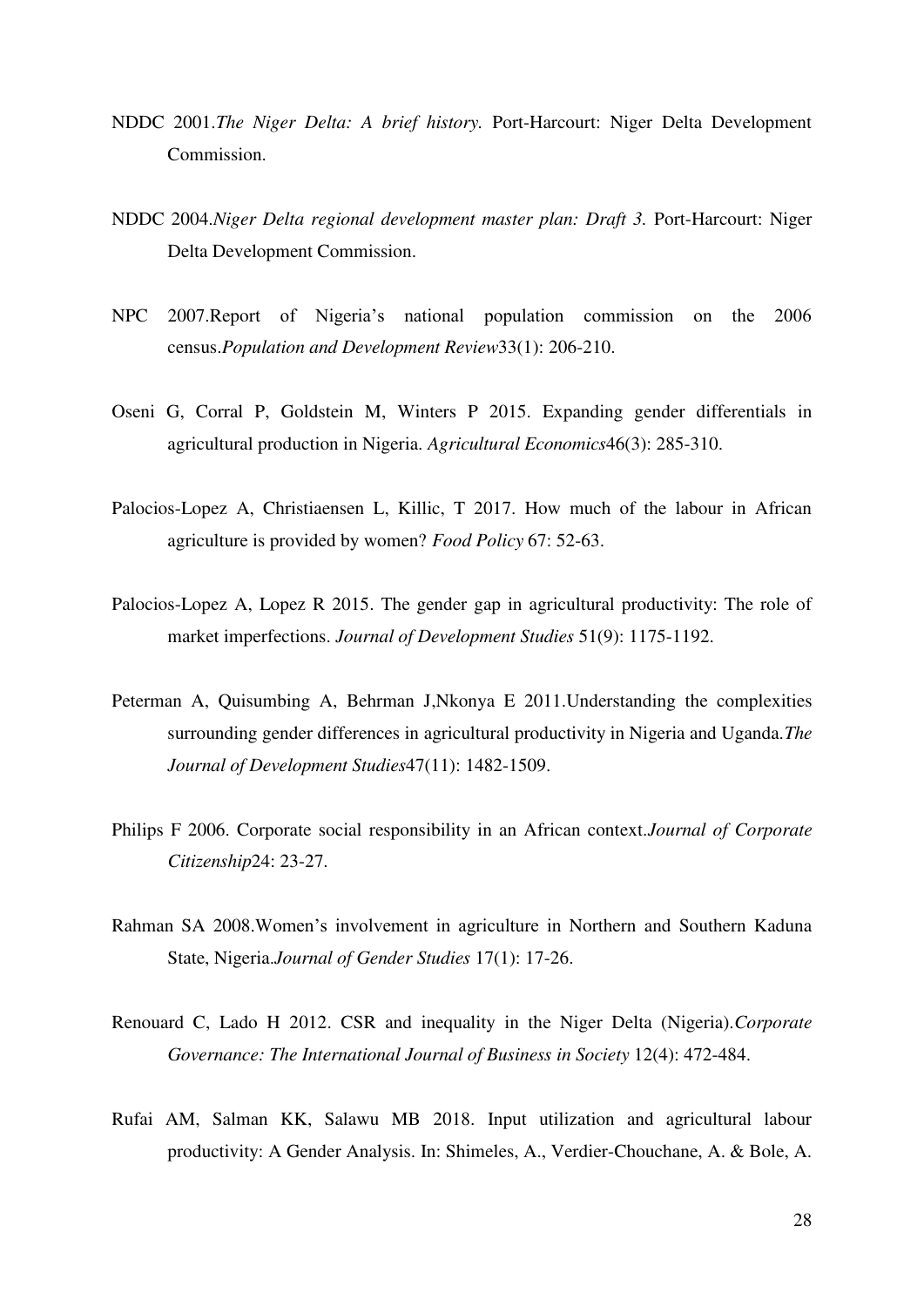(eds) *Building a Resilient and Sustainable Agriculture in sub-Saharan Africa,* Cham: Palgrave Macmillan.

- Saifulina, N, Carballo-Penela A 2017.Promoting Sustainable Development at an Organizational Level: An Analysis of the Drivers of Workplace Environmentally Friendly Behaviour of Employees, *Sustainable Development*, 25(4): 299–310.
- Seymour G 2017. Women's empowerment in agriculture: Implications for technical efficiency in rural Bangladesh. *Agricultural Economics* 48(4): 513-522.
- Sharaunga S, Mudhara M,Bogale A 2015. The impact of 'women's empowerment in agriculture' on household vulnerability to food insecurity in the Kwazulu-Natal Province. *Forum for Development Studies*42(2): 195-223.
- Slavchevska V 2015. Gender differences in agricultural productivity: the case of Tanzania. *Agricultural Economics* 46(3):335-355.
- SPDC 2013.*Shell in Nigeria: Global memorandum of understanding.* Port-Harcourt: Shell Petroleum Development Corporation in Nigeria.
- Tchamyou VS, Erreygers G, Cassimon D 2019. Inequality, ICT and Financial Access in Africa, *Technological Forecasting and Social Change*. 139(February): 169-184.
- Tuodolo F 2009. Corporate social responsibility: Between civil society and oil industry in the developing world. *ACME: An International E-Journal for Critical Geographies*8(3): 530-541.
- Uduji JI, Okolo-Obasi EN 2017. Multinational oil firms' CSR initiatives in Nigeria: The need of rural farmers in host communities. *Journal of International Development*29(3): 308-329[.https://doi.org/10.1002/jid.3243](https://doi.org/10.1002/jid.3243)
- Uduji JI,Okolo-Obasi EN 2018a.Adoption of improved crop varieties by involving farmers in the e-wallet programme in Nigeria.*Journal of Crop Improvement.*<https://doi.org/10.1080/15427528.1496216>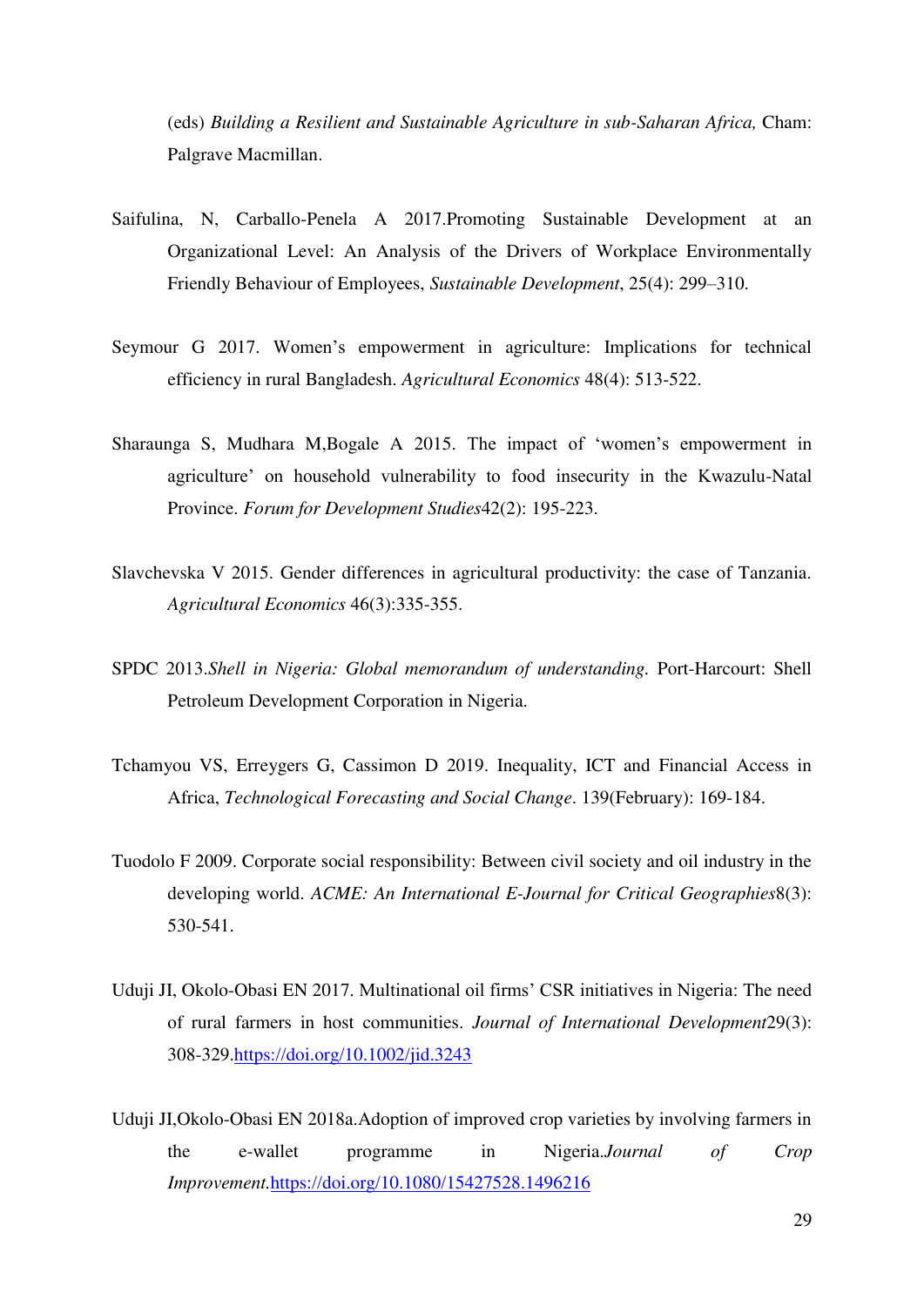- Uduji JI, Okolo-Obasi EN 2018b.Young rural women's participation in the e-wallet programme and usage intensity of modern agricultural inputs in Nigeria.*Gender, Technology and Development*22(1): 59-81. <https://doi.org/10.1080/097185.24.2018.1445894>
- Uduji JI, Okolo-Obasi EN 2018c. Does corporate social responsibility (CSR) impact on development of women in small-scale fisheries of sub-Saharan Africa? Evidence from coastal communities of Niger Delta in Nigeria. *Marine Policy.* <https://doi.org/10.1016/j.marpol.2018.10.036>
- Uduji JI, Okolo-Obasi EN 2018d. Corporate social responsibility initiatives in Nigeria and rural women livestock keepers in oil host communities. *Social Responsibility Journal.* <https://doi/10.118/SRJ-01-2018-0025>
- Uduji JI, Okolo-Obasi EN, Asongu SA 2018a. The impact of e-wallet on informal farm entrepreneurship development in rural Nigeria. *The Electronic Journal of Information System in Developing Countries.* <https://doi/10.1002/isd2.12066>
- Uduji JI, Okolo-Obasi EN, Asongu SA 2018b. Responsible use of crop protection products and Nigeria's growth enhancement support scheme. *Development in Practice.* Article CDIP-2018-0040.RI, Accepted for Publication on October 29, 2018.
- Uduji JI, Okolo-Obasi EN,Asongu SA 2018c. Does CSR contribute to the development of rural young people in cultural tourism of sub-Saharan Africa? Evidence from the Niger Delta in Nigeria.*Journal of Tourism and Cultural Change*  doi.org/10.1080/14766825.2018.1502777.
- Visser W 2006.Revisiting Carroll's CSR Pyramid: An African perspective. In Pederson, E.R., &Huniche, M.(eds), *Corporate Citizenship in Developing Countries,* Copenhagen: Copenhagen Business School Press, 29-56.
- Wang EST, Lin HC 2017. Sustainable Development: The Effects of Social Normative Beliefs On Environmental Behaviour. *Sustainable Development*, 25(6): 595- 609.